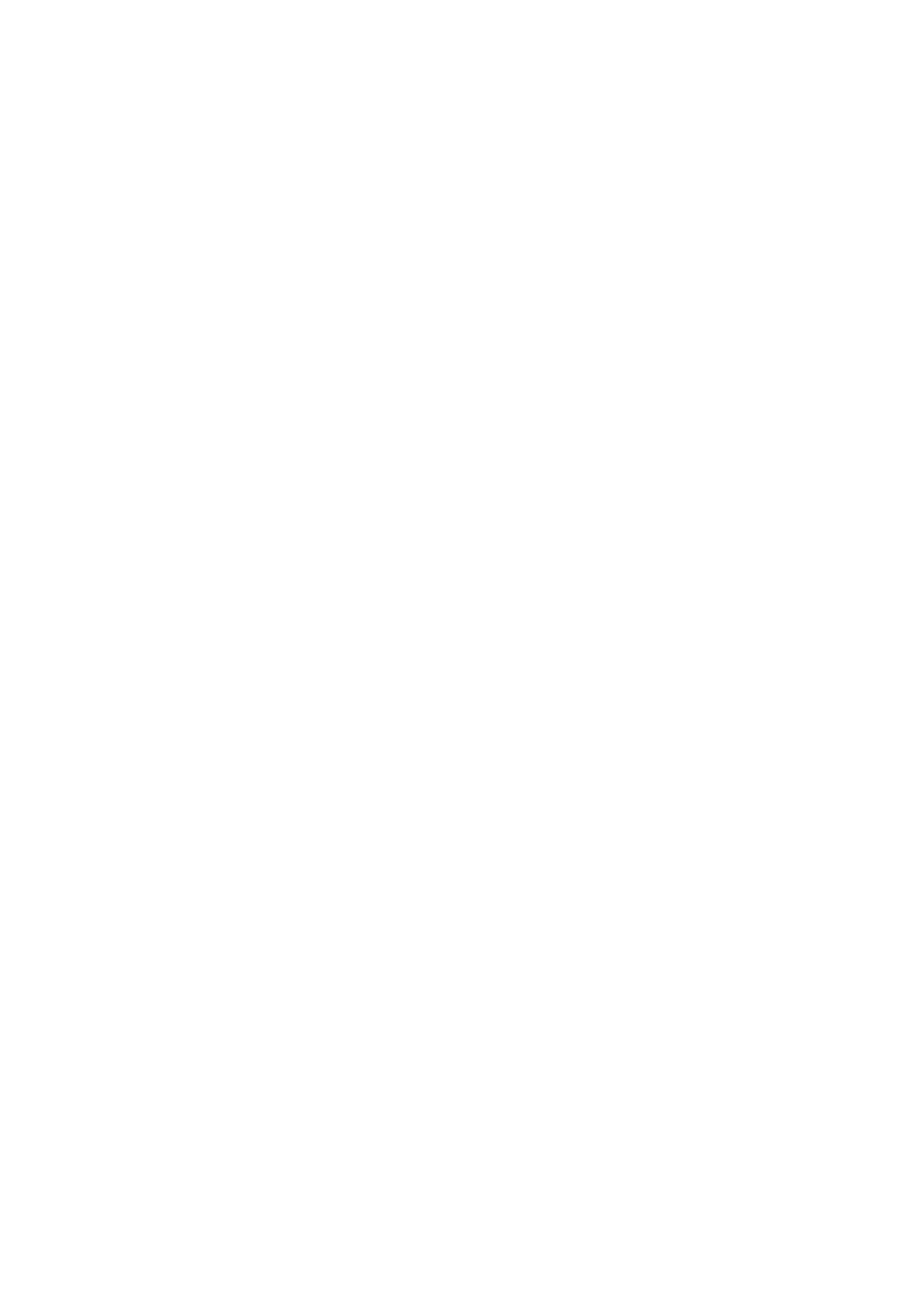#### **Documentation Author**

Frederic Lambercy and Timothée Carron K-Team S.A. Z.I. Les Plans-Praz 28 1337 Vallorbe Switzerland

Email: [info@k-team.com](mailto:info@k-team.com) URL: [www.k-team.com](http://www.k-team.com/)

### **LEGAL NOTICE:**

- The contents of this manual are subject to change without notice
- All efforts have been made to ensure the accuracy of the content of this manual. However, should any error be detected, please inform K-Team.
- The above notwithstanding, K-Team can assume no responsibility for any error in this manual.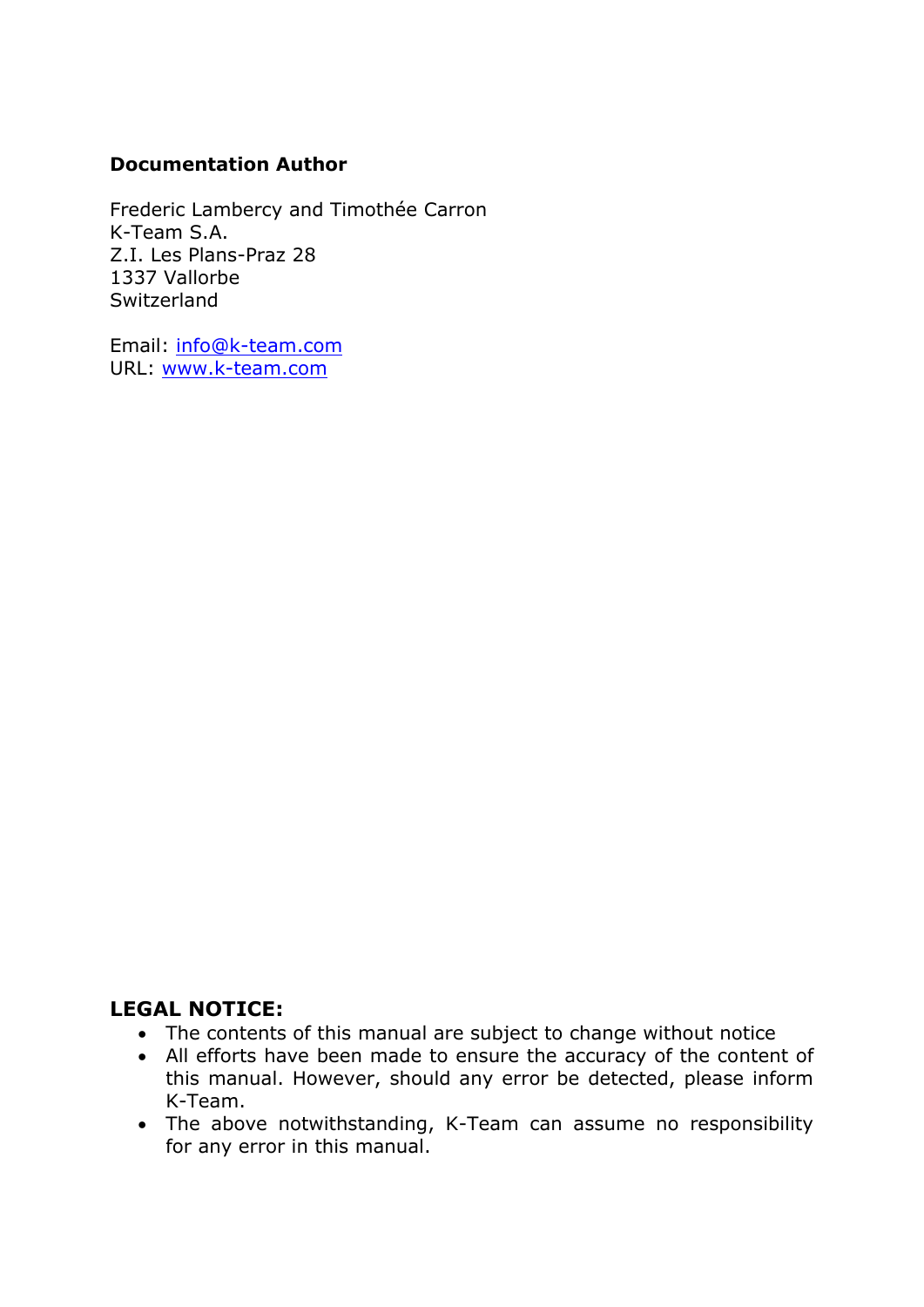# **TABLE OF CONTENTS**

| 1.1.<br>1.2.<br>1.3.                         |                                                                                                                                                                                       |  |
|----------------------------------------------|---------------------------------------------------------------------------------------------------------------------------------------------------------------------------------------|--|
|                                              |                                                                                                                                                                                       |  |
| 2.1.<br>2.2.<br>2.3.<br>2.4.<br>2.5.<br>2.6. |                                                                                                                                                                                       |  |
| 3.1.<br>3.2.<br>3.3.                         |                                                                                                                                                                                       |  |
| 4.                                           |                                                                                                                                                                                       |  |
| 4.1                                          | INSTALLATION OF THE LATEST LIBKHEPERA AND CONFIGURATION FILE 11<br>4.2. TESTING THE GRIPPER WITH KGRIPPER_TEST SOFTWARE 12<br>4.3. COMPILING YOUR OWN PROGRAM USING THE LIBKHEPERA 15 |  |
|                                              |                                                                                                                                                                                       |  |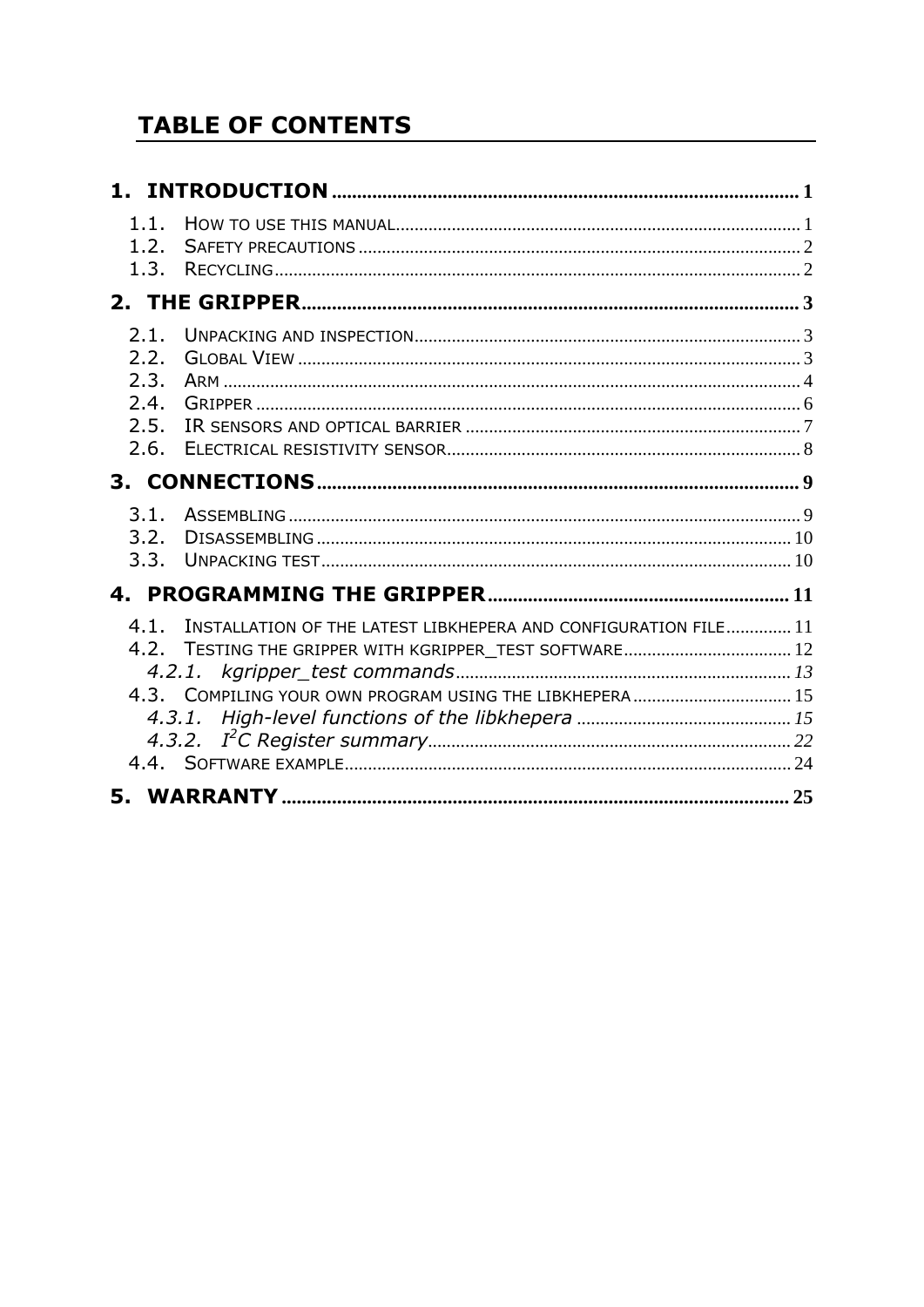# <span id="page-4-0"></span>**1. INTRODUCTION**

The hardware of the Khepera IV is based on a modular concept. The gripper is a turret that can be plugged on the robot, immediately above it with no intermediary extension. Due to the configuration of the gripper, other turrets can be plugged on the top of it, such as a LRF, StarGazer or any other.

The Gripper was designed to carry objects with different sizes and weights, there's no minimal limit as the gripper can apply a continuous torque even if the object is very thin. The maximum size and weight are respectively 50mm and 50g.

Two microcontrollers installed in the turret (one in the head of the gripper, the other one in the base) manage all local functionalities. The one which is in the head manages the position of the two fingers, the torque and the sensors (optical barrier, two IR sensors and resistivity sensor). A network based on the I2C bus connects the two microcontrollers to the robot main processor. Each of the two microcontrollers can be controlled through a library available in the libkhepera version 1.0 or greater.

## <span id="page-4-1"></span>**1.1. How to use this manual**

This manual introduces the Khepera IV Gripper extension. To learn how to make the best use of your gripper turret you are urged to read all of chapters 2 through 6.

If this manual does not answer one of the problems you are confronted with, please consult the K-Team web site (www.kteam.com) and especially the Forum and the FAQs.

- **Introduction:** Presentation of the gripper and the way to use it.
- **Unpacking and Inspection:** Gripper's package description and first start-up
- **The Gripper:** Description of all the gripper's functionalities.
- **Connections:** Explanation on how to connect (or disconnect) the gripper to the robot.
- **Programming the gripper:** Instructions to program the gripper using the libkhepera or access directly to the gripper registers.
- **Warranty: Legal notice of the gripper warranty.**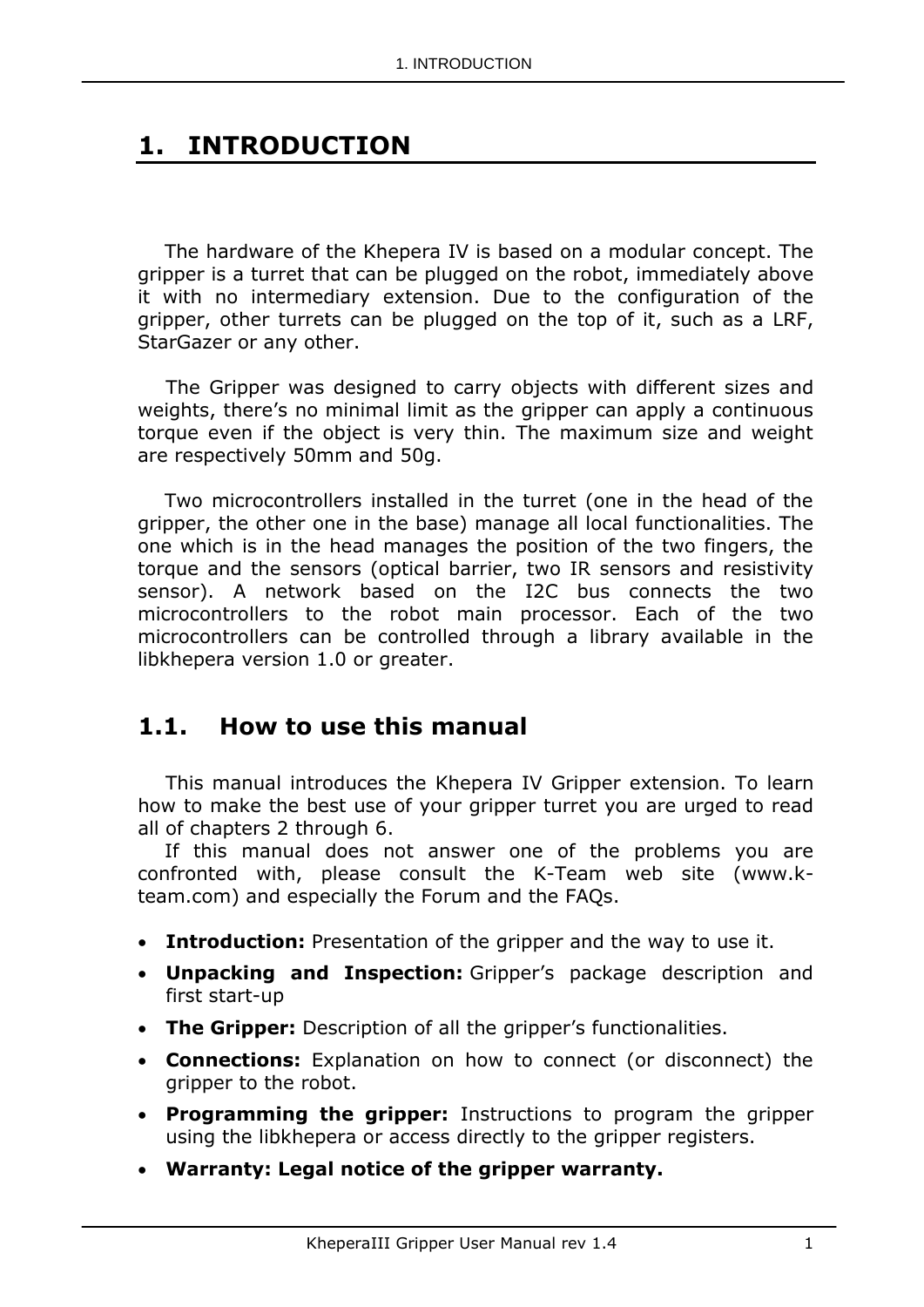# <span id="page-5-0"></span>**1.2. Safety precautions**

Here are some recommendations on how to correctly use the Khepera IV Gripper:

- **Keep the gripper away from wet area**. Contact with water could cause malfunction and/or breakdown.
- **Don't force mechanical movement of the gripper!**  Movements of the gripper mechanical parts have to be controlled ONLY by software. Forcing arm or gripper (open or closed) movements can damage the mechanical parts of the gripper!
- **Store your gripper in a stable position**. This will avoid the risks of falls, which could break it or cause damage to a person.
- **Do not plug or remove the gripper while the robot is powered on**. To avoid any damage, make all connections when the robot power is off.
- **Never leave the Khepera IV and the Gripper powered when it is unused**. When you have finished working with Khepera IV, turn it off. It will save the battery life.

# <span id="page-5-1"></span>**1.3. Recycling**

Think about the end of life of your product! Parts of the product can be recycled and it is important to do so. It is for instance important to keep batteries out of the solid waste stream. When you throw away a battery, it eventually ends up in a landfill or municipal incinerator. These batteries, which contain Lithium Polymer, can contribute to the toxicity levels of landfills or incinerator ash. By recycling the batteries through recycling programs, you can help to create a cleaner and safer environment for generations to come. For those reasons please take care to the recycling of your product at the end of its life cycle, for instance sending back the product to the manufacturer or to your local dealer.

### **Thank you for your contribution to a cleaner environment!**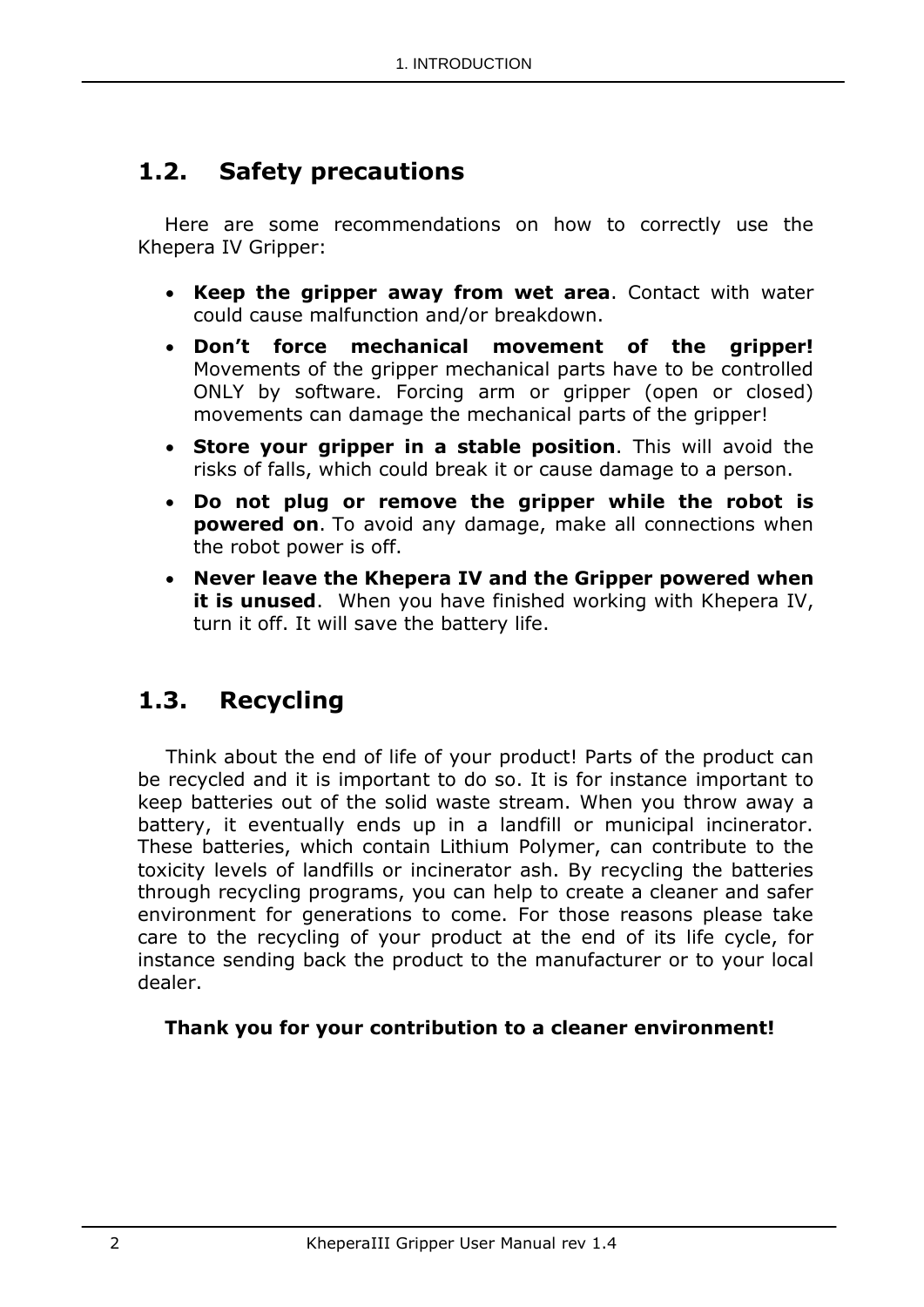# <span id="page-6-0"></span>**2. THE GRIPPER**

# <span id="page-6-1"></span>**2.1. Unpacking and inspection**

First check that you have a complete package. You should find:

- the Khepera IV Gripper Turret
- the support CD with:
	- this user manual
	- the libkhepera library

# <span id="page-6-2"></span>**2.2. Global View**



*Figure 1: Overview of the Khepera IV Gripper*

- 1 Power ON Led
- 2 Charge in progress Led
- 3 Charge complete Led
- 4 Power input connector (not populated)
- 5 Reset button
- 6 Counterweight
- 7 KB250 extension connector
- 8 Li-Pol Battery 1000mAh
	- 7.4V(not populated)
- 9 Arm
- 10 Head of the Gripper
- 11 Left finger
- 12 IR sensor
- 13 Resistivity sensor
- 14 Right finger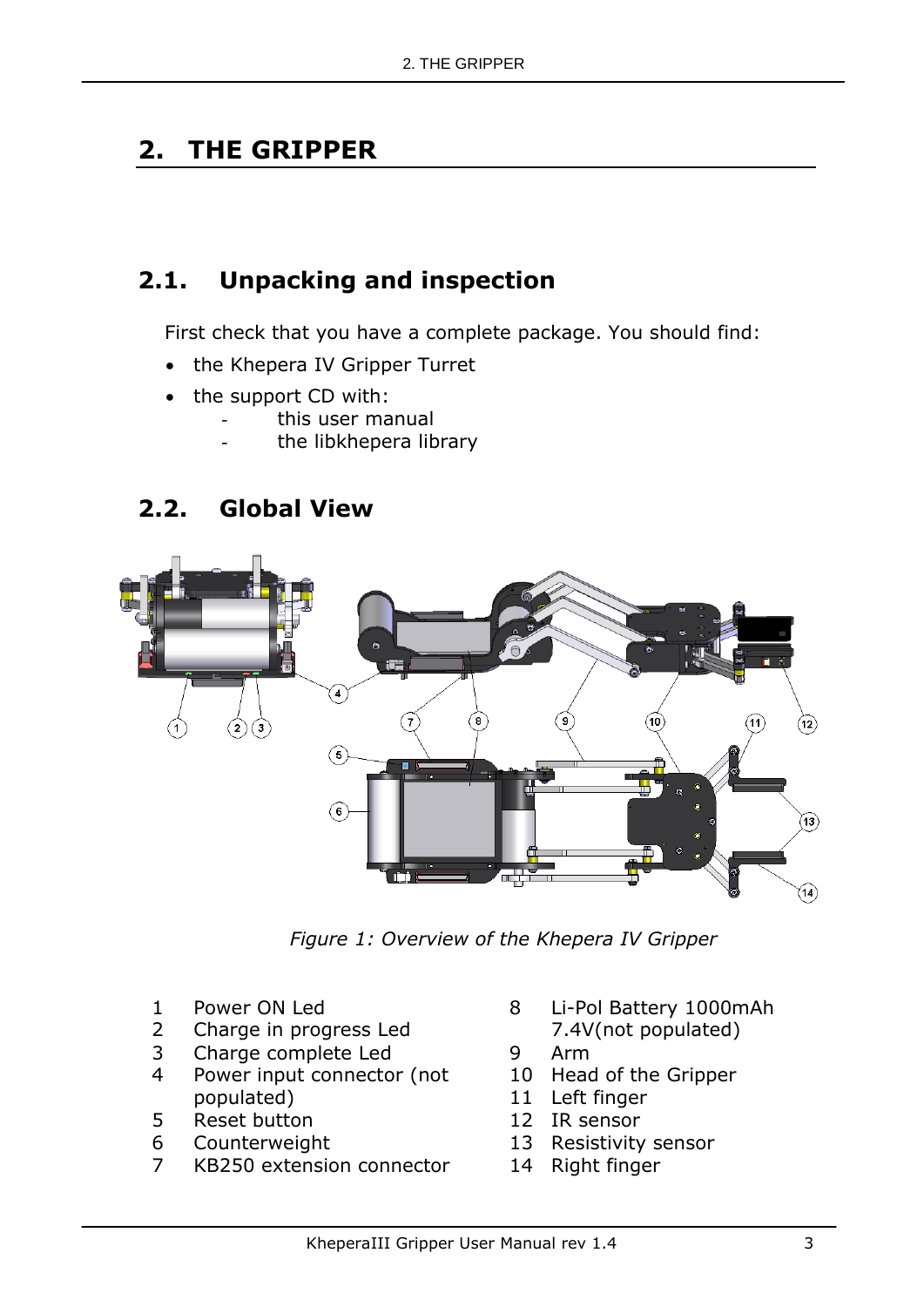## <span id="page-7-0"></span>**2.3. Arm**

The arm makes the moving of the gripper possible. It allows the gripper to grab an object in front of the Robot (Ground Position) and lift it above the Khepera IV (High Position) to keep the IR and US sensor free of obstacle and to improve the balance of the Robot.

The arm is moved by a DC motor coupled with a position sensor (potentiometer) which provides an absolute positioning. The regulation is made by the microcontroller in the base board. The maximum positions (limits of movement) of the arm are limited by the software, the two limits positions (High and Ground) are saved in the EEPROM of the microcontroller as soon as a search limits function is made. These two limits can be modified by the user if a new search limits is done, this is useful if an extension is plugged above the gripper, to avoid the Gripper to hit the extension during each movement.

The user can read at any time the actual position, speed and order of the arm. It's also possible to get minimum and maximum position (limits of movement) of the arm and the maximum speed parameter. As the gripper uses the current in the motor to detect the mechanical limits during the search limits function, this value is also accessible for the user. The value can be converted in a real unit using the following formula:

> 511.5 2 1023 1023  $Current[A] = \frac{Value}{1000} \cdot MC = \frac{Value}{1000} \cdot 2 = \frac{Value}{1000}$  $MaxCurrent = 2[A]$

For example, if the value of the motor current is 255, the real current in the motor will be 500[mA]. Please note that this value is not an average but a crest current, as the measure is made whenever the PWM is turned off.

The user will be able to configure the maximum speed of the arm (0-15) and the position. If the position order is out of the movement limits, the gripper will limit automatically the order to avoid any damage. The position is given by a potentiometer mounted on the arm. Its value is read by a 10 bits ADC (0-1023). But as the movement are mechanically limited, the limits value are approximately 300 (High Position) and 900 (Ground Position), these values can change a little bit if you make a new search limits function.

Each increment of the position sensor corresponds to 0.325° in the position of the arm. For example, to move the arm 30° in direction of the ground, add 92 to the position order of the arm.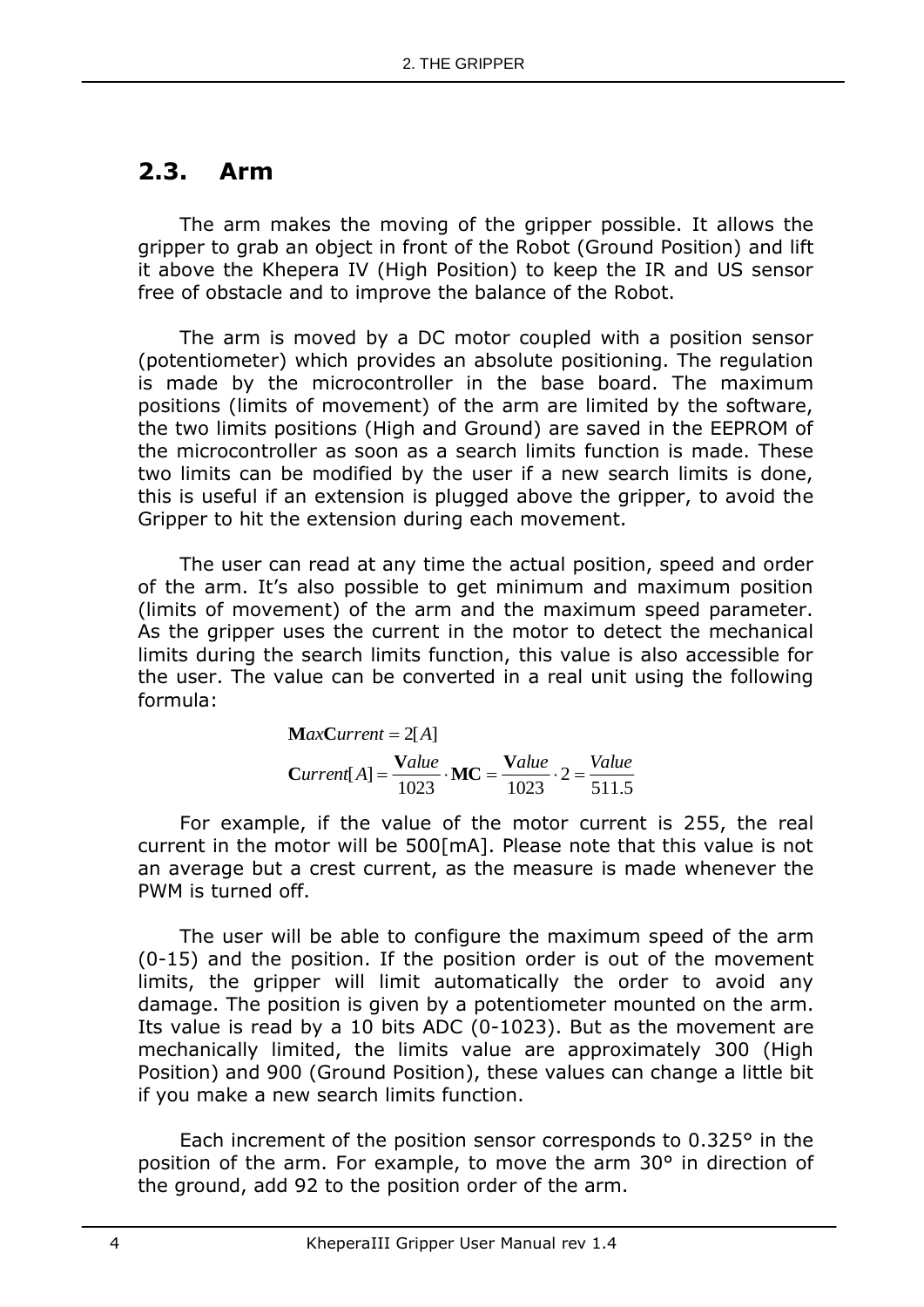The speed is also calculated with this position. At each control loop (every 10ms) the speed is updated. So the speed value corresponds to the movement made by the arm in 10ms. To calculate the real speed with the value given by the gripper, use this:

**PositionIncrement** =0.325[°]  
ControlLoopTime = 0.01[s]  
Speed[°/s] = 
$$
\frac{Value \cdot PI}{CLT} = \frac{Value \cdot 0.325}{0.01} = Value \cdot 32.5
$$

For example, for a speed value of 5, the arm is currently moving at 162.5[°/s]. Please note that this value is the default speed after each boot. The arm won't move all the distance at this speed, it will start with an acceleration ramp and stop with a deceleration ramp. The maximum speed parameter is very important if you want to carry heavy object (50g or greater). The gripper is designed to carry up to 50g, but the motor can lift more if the Robot doesn't topple over. In this case, it's useful to limit the maximum speed. In the opposite, if you carry only light object, you can increase the speed up to  $15$  (= 487.5[°/s]). Above this value, the microcontroller will limit automatically the speed to 15.

*All values returned by the gripper are refreshed every control loop; i.e. every 10ms.*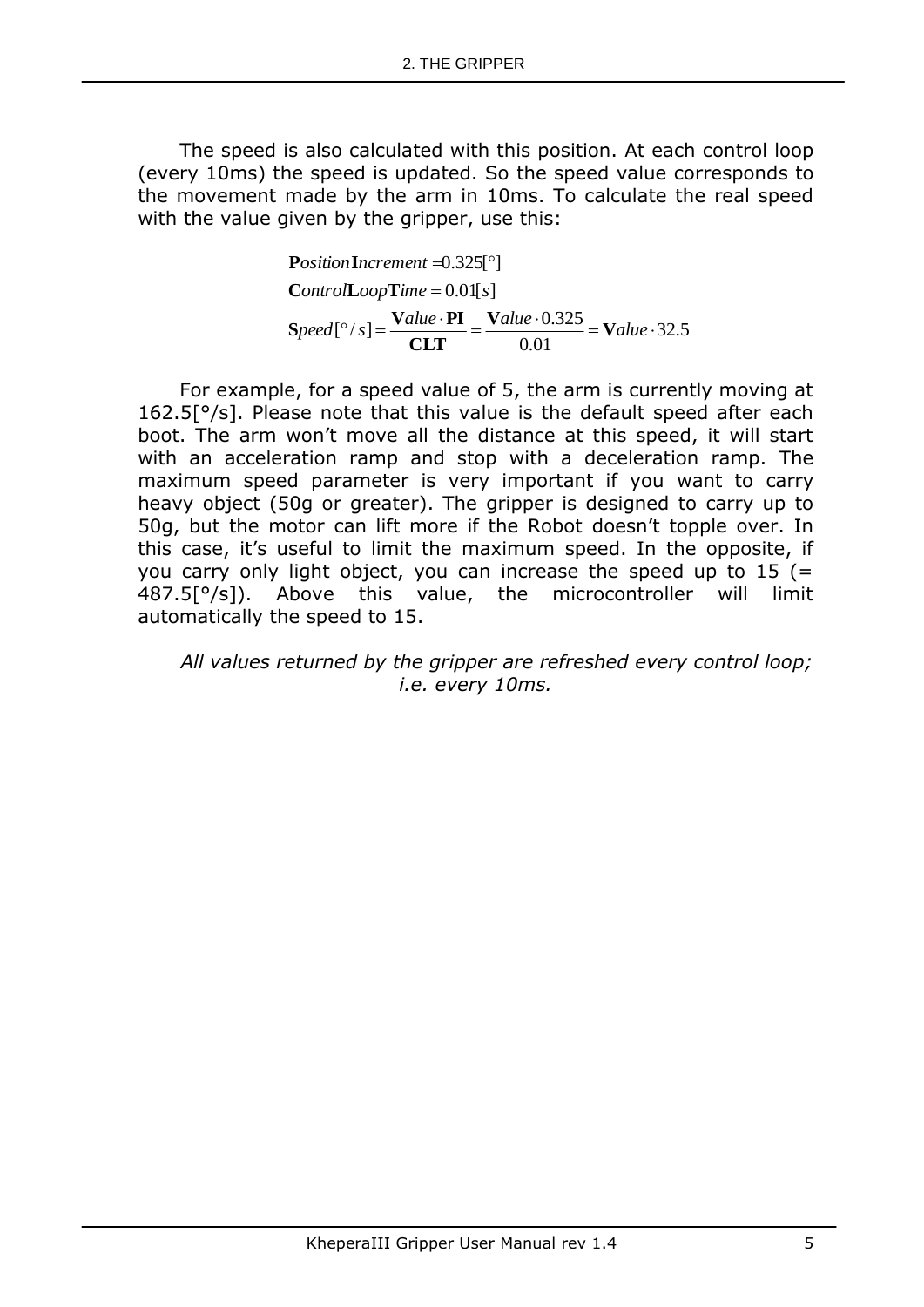## <span id="page-9-0"></span>**2.4. Gripper**

The gripper is made of two fingers which are moved by the same DC motor. These two fingers are parallel in every position to improve gripping ability. The maximum opening of the gripper is 55mm as shown in figure below:



*Figure 2: Max opening of the gripper.*

The gripper is controlled in position and torque by the microcontroller in the head board. The user can set every position between the closed and the max opening position. As every product is a little bit different than each other, the gripper has the opening limit position saved in the EEPROM of the microcontroller, which is approximately a value of 170. This limit is updated when the search limits function is execute. The minimal position which can be set is 1. When the position is set to 0, the gripper will automatically enter in Torque control to ensure a constant torque even if the object is very small.

The user can also read the position of the gripper to measure the size of the object gripped. There are two possibilities: The simplest solution is to linearize the position of the Gripper; the problem of this solution is the error that can be greater than 5mm.

$$
MaxOpening = 170 = 55 [mm]
$$
  
ObjectSize = 
$$
\frac{Value}{170} \cdot 55 = \frac{Value}{3.1} [mm]
$$

*Formula to calculate the size of the object with linearization*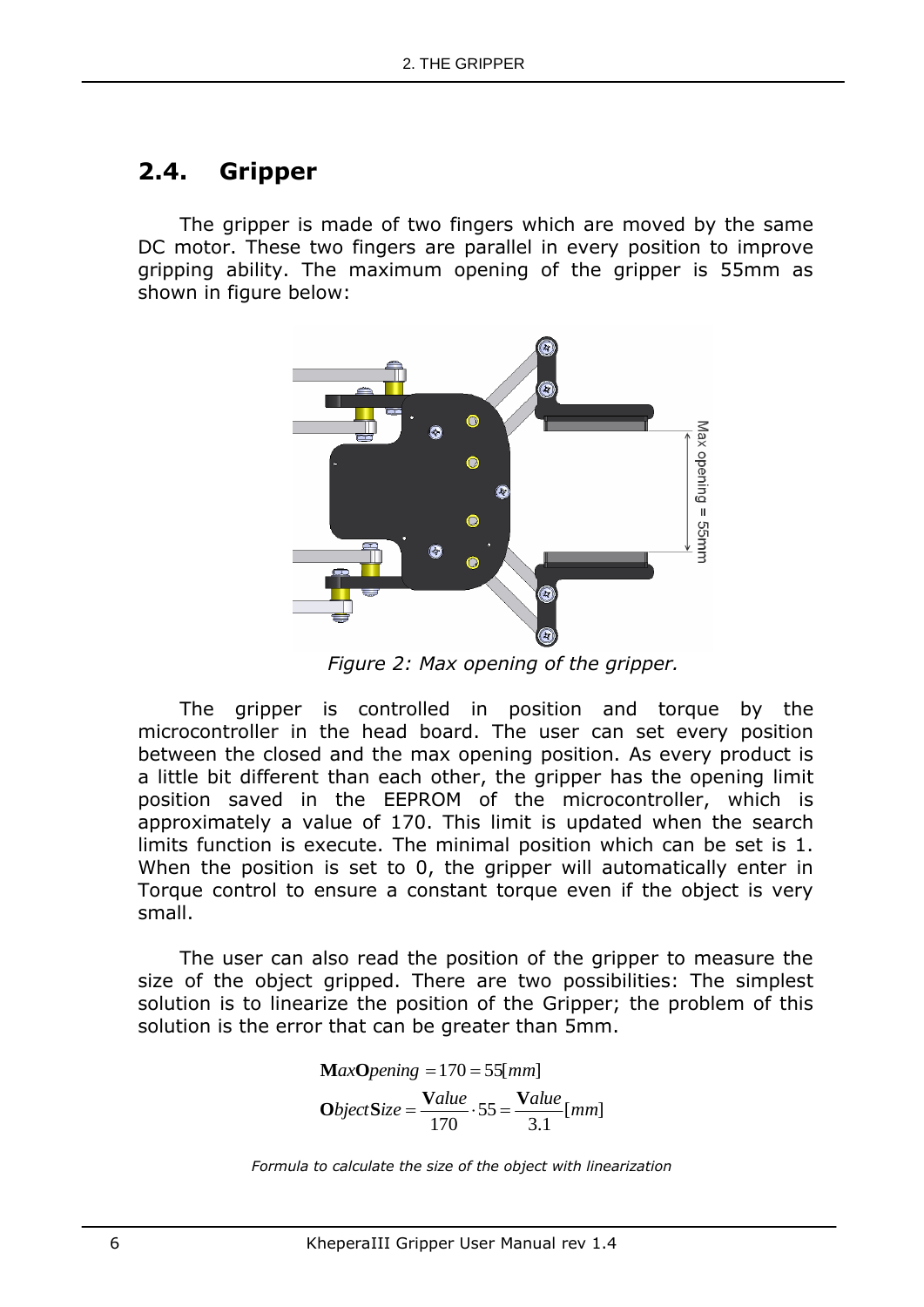The second possibility is to take care of the entire mechanical characteristic to get a better conversion. Please note that even with this formula, the measures won't be very precise  $(+/- 1$ mm) due to the mechanical play.

$$
ObjectSize[mm] = 2 \cdot [35 \cdot \sin(0.325 \cdot (Value + 13.6)) - 2.7]
$$

*Formula to calculate the size of the object with all parameters (more accurate)*

Once the fingers are blocked by an object, the microcontroller switches to the torque control mode and limits the motor current to a given value. Configuring a small torque can avoid damaging a fragile object. In opposition, it's necessary to configure a high torque if you want to carry a heavy object. To convert the measured value to a real current, use the following formula:

> $[mA]$ 1.14 900 1023  $Current[mA] = \frac{Value}{1000} \cdot 900 = \frac{Value}{1000} [mA]$  $MaxCurrent = 900$ [mA]

This current is automatically limited between the value of 100 to 300 (~90mA to 270mA). These limits are made to protect the mechanics itself and ensure a correct move of the fingers.

## <span id="page-10-0"></span>**2.5. IR sensors and optical barrier**

The Khepera IV gripper is equipped with two IR sensors (one on each finger) to create an optical barrier capable to detect if an object is between the two fingers. Each IR sensor is, in fact, composed by an emitter and a receiver. Along the optical barrier, the user can read the value of the reflected light on the object, which gives the opportunity to detect the colour of the grabbed object. This measure must be done only when the gripper is closed to ensure that the distance (object  $\le$  => sensor) is always the same. Besides this, you can use these sensors value to measure the distance between the object and the fingers. The second option is only viable if the colour is known, and useful if you want to place the object in the centre of the gripper before grabbing it.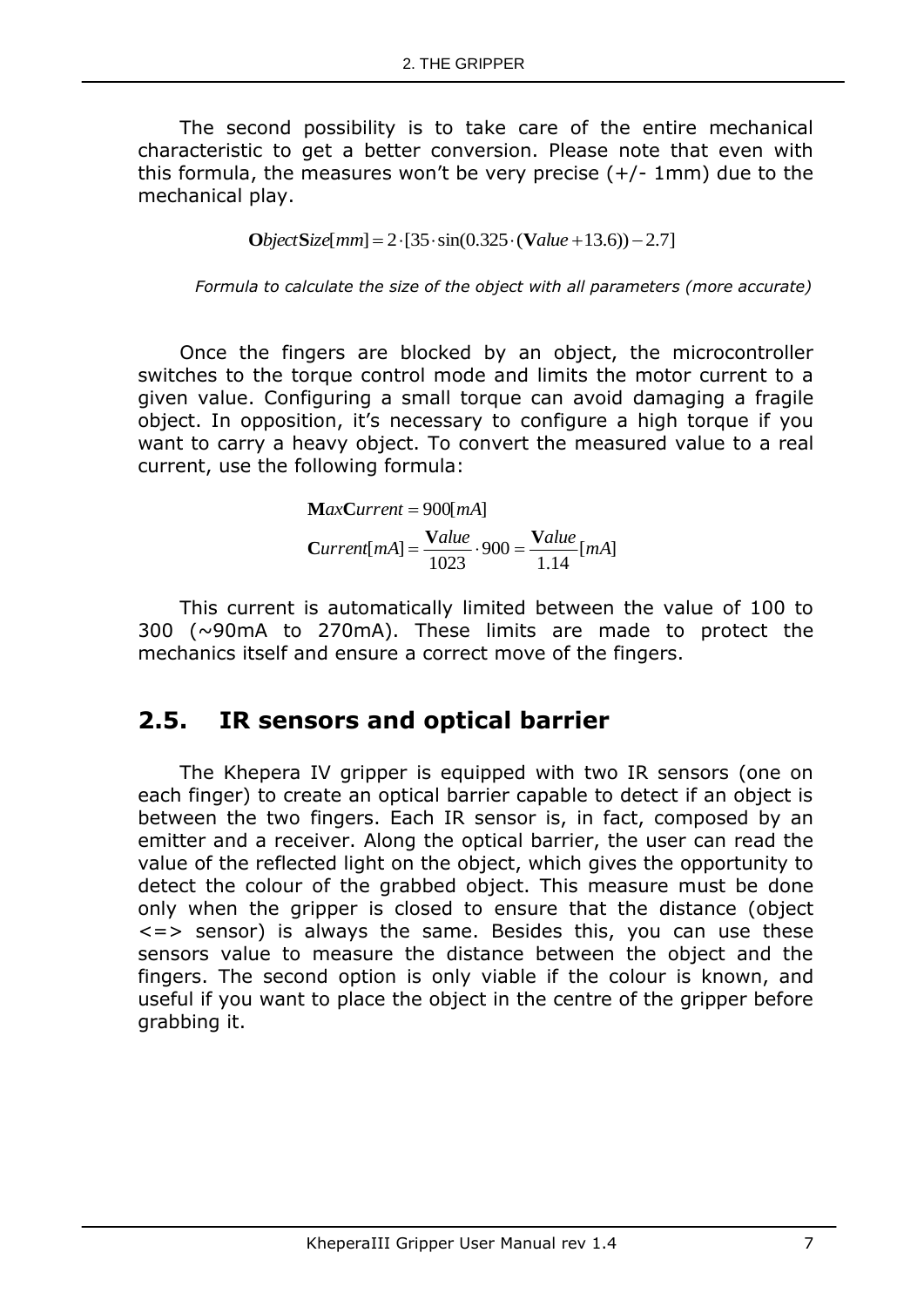# <span id="page-11-0"></span>**2.6. Electrical resistivity sensor**

Two conductive foams are mounted on the internal side of each finger (point 13 in the overview) to measure the electrical resistivity of the gripped object.



*Figure 3 : Measured value of the sensor versus resistivity of the gripped object*

To get the exact resistivity of the gripped object, the formula below shows how to calculate the real value with the returned value:

$$
\text{Resistivity}[k\Omega] = \frac{10'230}{Value} - 10.15
$$

A returned value of 1000 indicates that a conductive object is currently gripped (metal, for instance), a value near of 0 indicates that the object has a high electrical resistivity (plastic, wood, …). Note that if there isn't any object in the gripper and the fingers are closed, the value will be at the maximum level (1000) because the two conductive foams will be directly in touch. The same thing can happen if the gripped object is too small.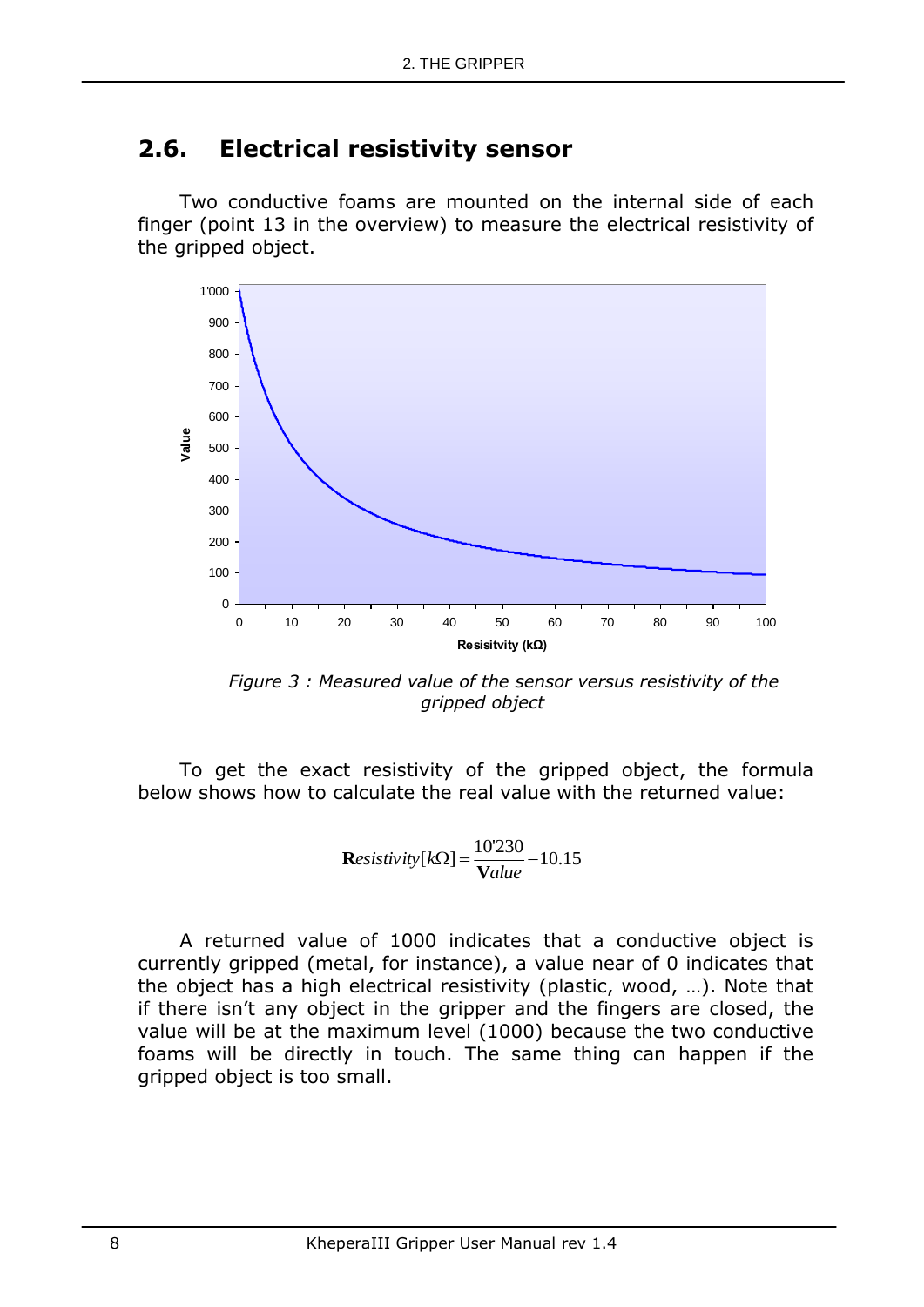# <span id="page-12-0"></span>**3. CONNECTIONS**

Assembling and disassembling additional turrets is a delicate operation. Try to avoid it as much as possible and perform it carefully. Please follow the instructions below to avoid damage to your modules. K-Team can assume no responsibility for any damage caused by improper manipulation.

# <span id="page-12-1"></span>**3.1. Assembling**

Assembling is an easy operation, but it is also necessary to perform it carefully:

- Be sure that the robot is switched off.
- Insert the gripper on the Khepera IV with the arm directed to the front of the Robot. Do not try to mount the gripper the other way round; this can cause irreversible damage to the KB-250 bus connectors.
- When the gripper is correctly engaged in the KB-250 bus connectors, push the gripper straight to plug it. If it's too hard to plug the gripper, do not force on it. The connectors are certainly not correctly aligned.
- Once the gripper is plugged, the three magnets of the Khepera IV body coupled with the gripper magnets will ensure a good maintenance of the turret.



*Figure 4 : How to plug the gripper on the Khepera IV*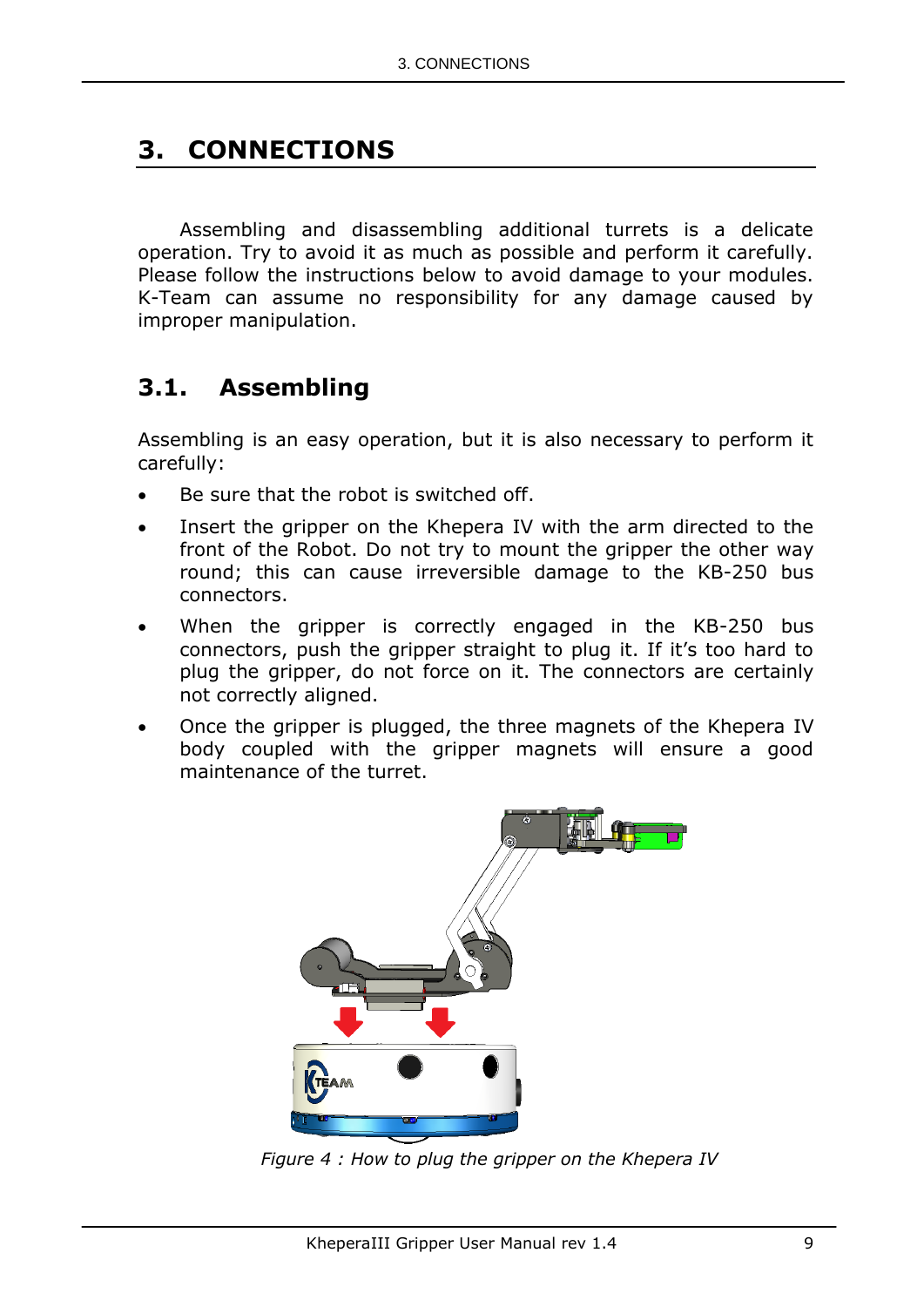# <span id="page-13-0"></span>**3.2. Disassembling**

This operation must be done very carefully and as infrequently as possible:

- First switch OFF the Khepera IV robot.
- Take the gripper with one hand and maintain the Khepera IV with the other. Do not pull on the arm to unplug the gripper, place your fingers on the motor and on the counter weight to pull correctly the gripper out of the Khepera IV connectors.
- Pull the gripper straight and very carefully. Once unplugged, place the gripper in its case to store it.

# <span id="page-13-1"></span>**3.3. Unpacking test**

After unpacking, it is important to test the functionalities of the gripper. A test that uses both motors and all the sensors can be performed if you operate as following:

- Plug the gripper on a Khepera IV
- Connect the Khepera IV to a computer
- Open a terminal on your computer and turn on the robot
- Once the login passed, run the *kgripper\_test* program. If it is not yet installed on your robot, follow the step in the section 4.1.
- Type the command "get 1" and enter.

After this command, the gripper will open its finger, and the arm will go in ground position. Then the gripper will wait to see an object between its fingers. Place a little object in the finger, the gripper will close its finger and grab the object to place it in high position. Once done, the resistivity of the object will appear on the terminal. You can try with one object made of wood (or plastic) and one made of metal to compare and verify that the sensors work correctly.

If the gripper does not correctly perform this sequence of actions, please contact your local dealer.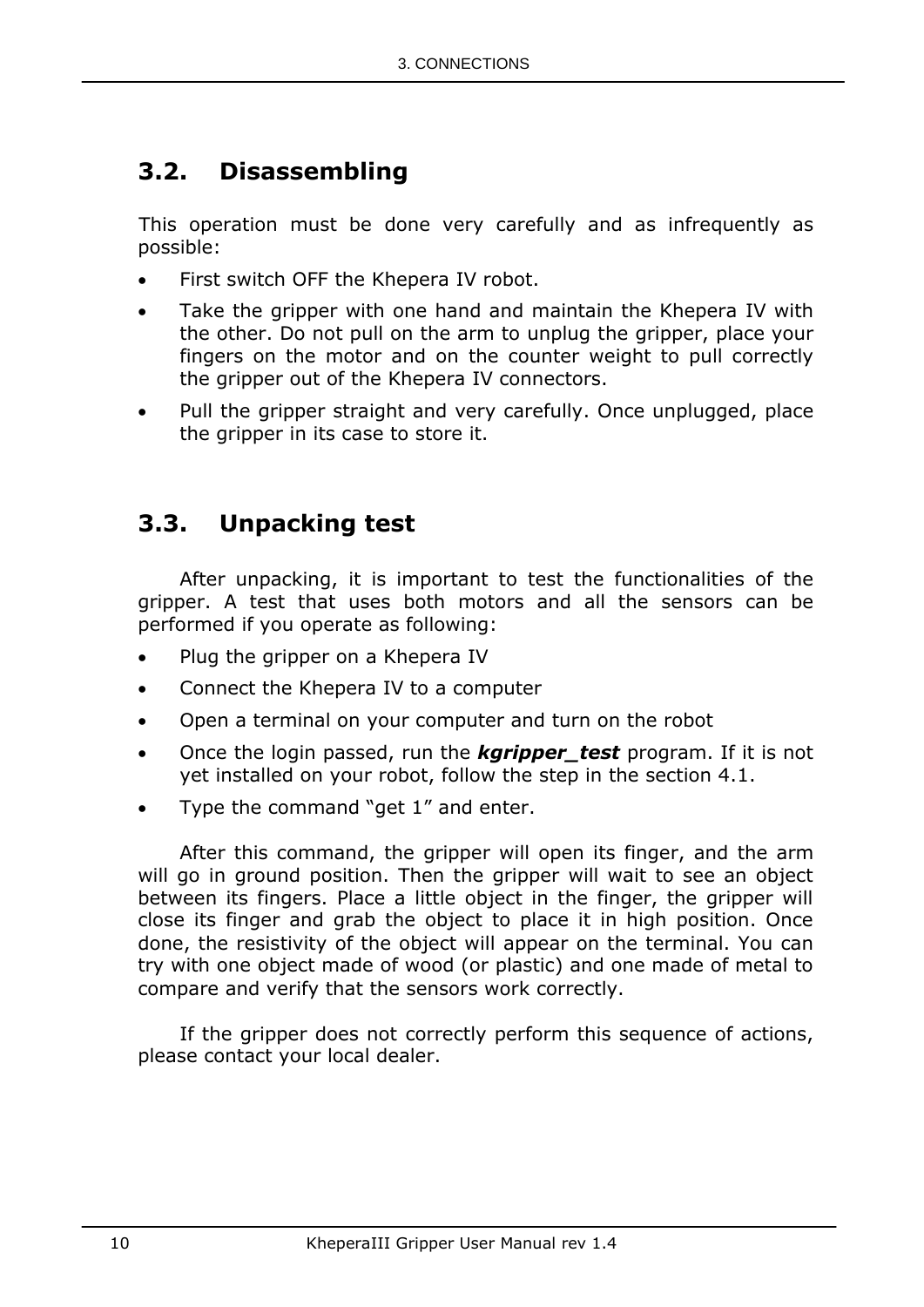# <span id="page-14-0"></span>**4. PROGRAMMING THE GRIPPER**

The gripper is an extension that can be used only with the Khepera IV. That means that the Khepera IV controls all the functions of the gripper. In fact, the gripper does nothing without an order from the Khepera IV. As all the Khepera IV extensions, a library including all the available functions is provided with the libkhepera version 1.0 or greater. If you already have a libkhepera installed in your computer but with an older version, please check our FTP:

[http://ftp.k-team.com/](http://ftp.k-team.com/korebot/libkorebot/libkorebot-VERSION.zip)

You can also find the latest versions of package file, the test program and the user manual there:

If your Khepera IV has already the latest libkhepera and configuration file (kgripper.knc) installed, jump to section [4.2.](#page-15-0)

## <span id="page-14-1"></span>**4.1. Installation of the latest libkhepera and configuration file**

To use the gripper with the Khepera IV, it's necessary to install the libkhepera version 1.0 or greater. A configuration file (kgripper.knc) is also necessary to use the gripper.

Normally, if you have received the Khepera IV at the same time than the gripper, the Khepera IV is ready to be used with the gripper; in this case, you can jump to section [4.2.](#page-15-0) Otherwise, if you have bought the gripper separately, you will need to execute the step described below:

- Log on the Khepera IV (via ssh, Bluetooth or serial port. See user manual)
- Copy the package file *libkhepera\_1.0.ipk* to the Khepera IV
- Remove older library and install the new one with the commands:

# *ipkg remove libkhepera ipkg install libkhepera\_1.0.ipk*

 $\Rightarrow$  this will copy the libkhepera and the kgripper.knc to the correct folders.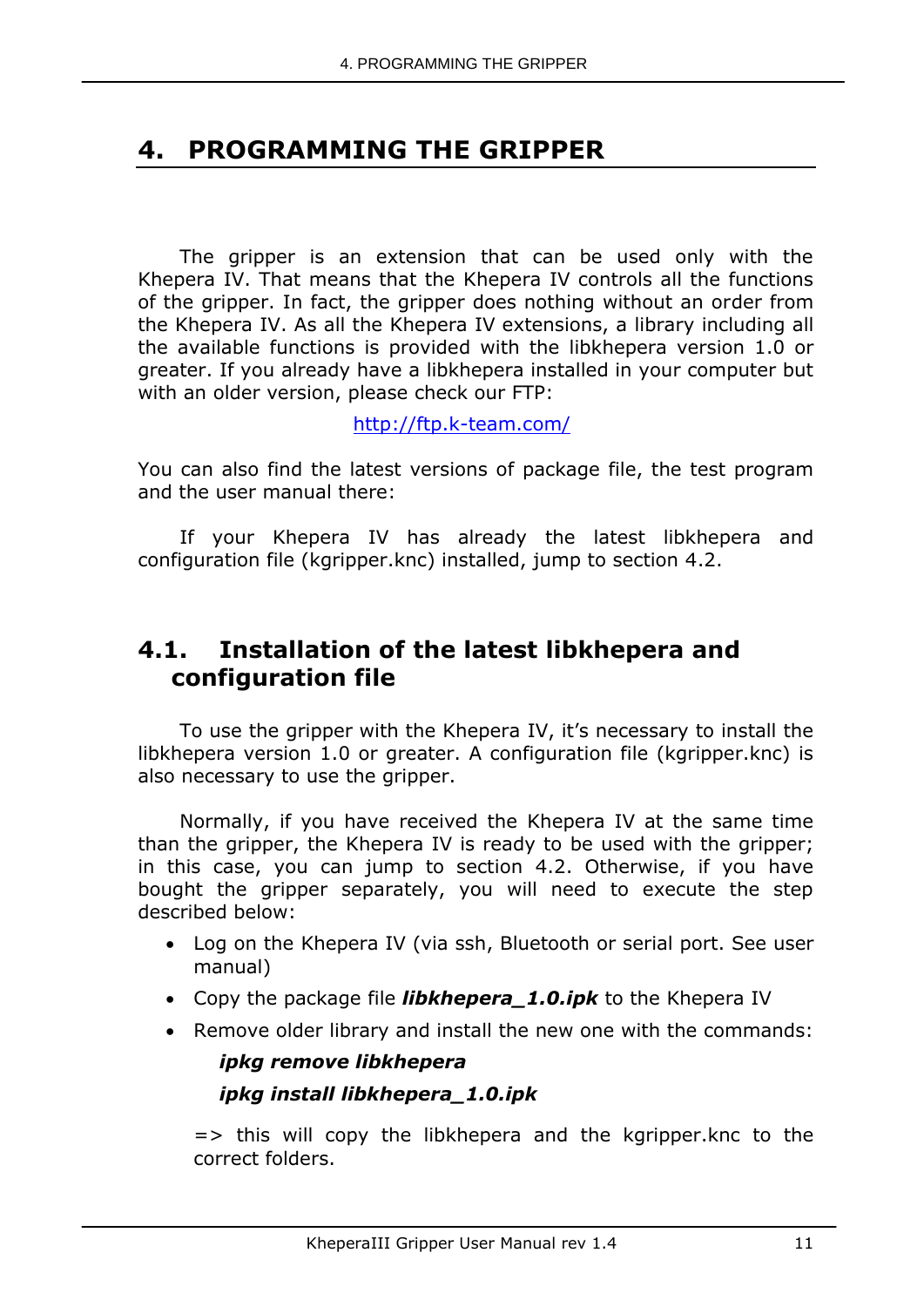## <span id="page-15-0"></span>**4.2. Testing the gripper with kgripper\_test software**

Before starting with the programming of the gripper, it's important to test the gripper with the *kgripper\_test* software to understand the different functionalities and capabilities of the gripper. If the software is not yet in the /home/root directory of the Khepera IV, copy it (the executable file is located in the /src/tests/ directory of the libkhepera). Then execute it with the command "*./kgripper\_test".* A message will indicate that the software is running correctly. If not, return to section 4.1 and install the libkhepera and the configuration file.

The kgripper test program waits that the user enters a command to control the gripper. To show all the available commands, type *"help"* and enter. These commands are described below. Warning, this software does not support the backspace command, if you have typed a wrong command, type enter and restart. All wrong commands will be returned by an error message. The parameters of the command are separated by a space, but some commands do not need any parameter. In this case, type only the command and finally enter.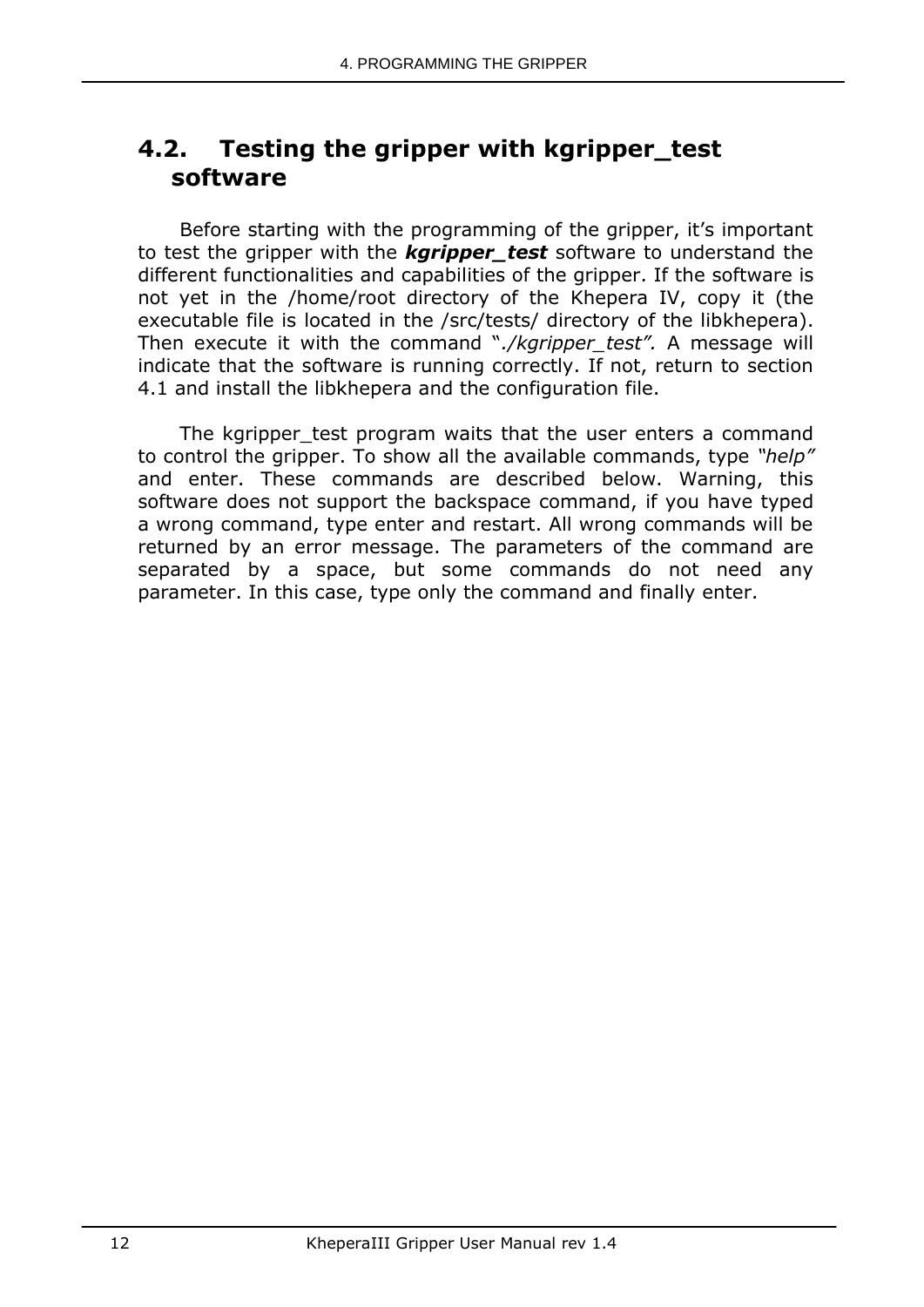## <span id="page-16-0"></span>**4.2.1. kgripper\_test commands**

#### *quit* or *exit*

*Effect:* dosex the software and return to the Khepera IV main prompt

*Parameter:* -

#### *status*

*Effect:* displays the different status of the arm and the gripper (position, speed, limits, OnTarget flag, order, etc…). This function can be repeated by setting the parameter bigger than 1 (up to 65535 times)

*Parameter:* number of repeated status display

#### *getrev*

*Effect:* displays the revision of the firmware in the arm and gripper microcontroller.

*Parameter:* -

#### *movearm*

*Effect:* moves the arm to a given position *Parameter:* position to reach. This value must be between the two mechanical limits (use the status command to view these limits).

#### *movegrip*

*Effect:* moves the finger of the gripper to a given value *Parameter:* position to reach. This value must be between 0 and the open limit (use the status command to view the limit). Where a parameter of 0 will force the gripper to close till the torque limit is reached.

#### *sensor*

*Effect:* display the value of the different sensors in the gripper (distance sensor left and right, ambient light, object detection and electrical resistivity).

*Parameter:* number of repeated sensors display.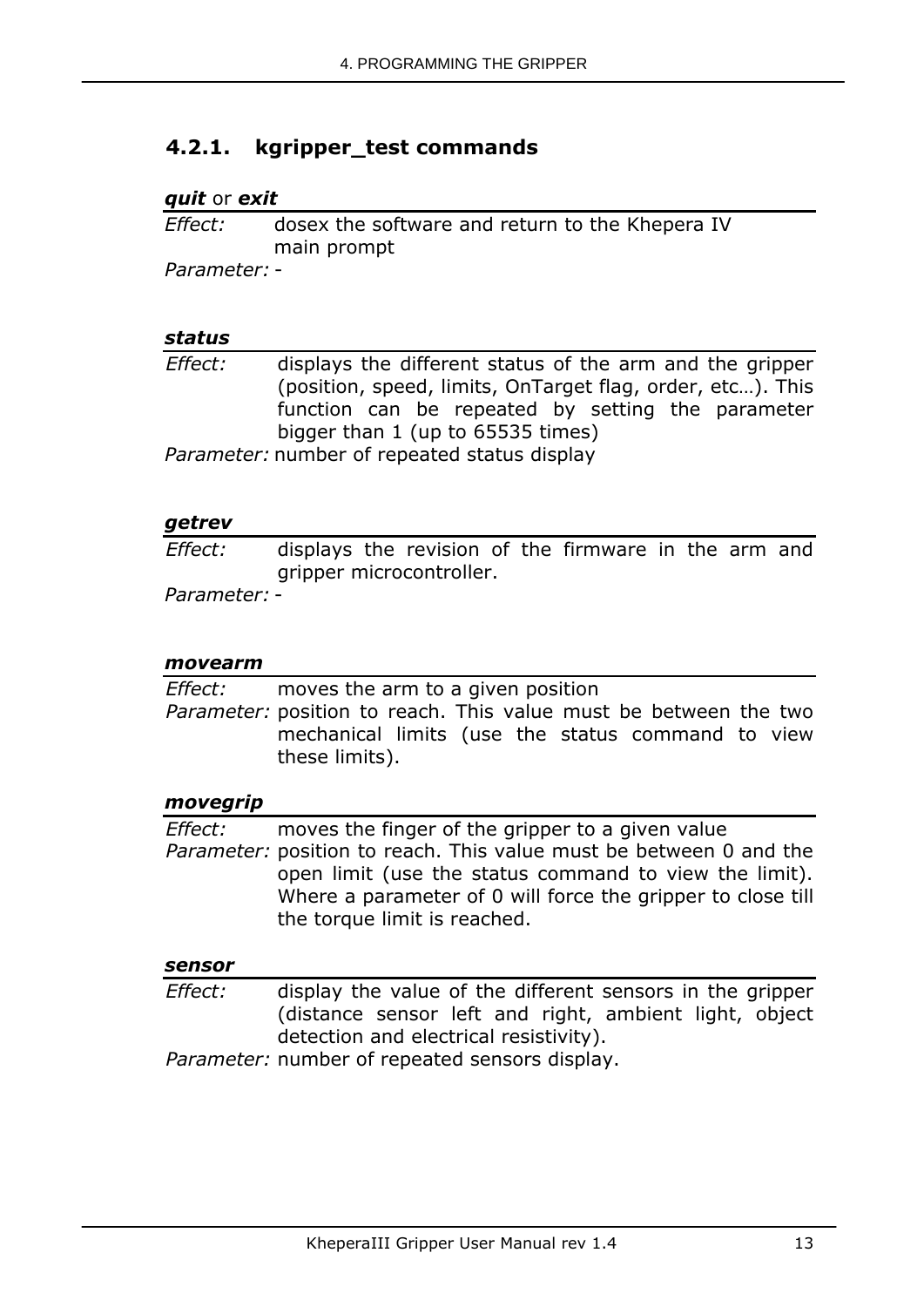#### *maxspeed*

*Effect:* set the maximum speed of the arm use in the position regulation. *Parameter:* max speed of the arm (1-15 where 1=32.5[°/s] and  $15=487.5[°/s]$ ).

#### *get*

*Effect:* release or grab on object using the optical barrier. *Parameter:* 1 = open the gripper, and move the arm in the ground position. Wait in this position until an object is detected by the optical barrier.  $0 =$  move to the ground position and release the object. Return to the high position before closing.

#### *grip*

*Effect:* run a demo mode where only the gripper move *Parameter:* number of repeated cycle (1-65535 times). If the parameter is set to  $0$ , the demo mode will run continuously. To stop the demo, push *CTRL+C* keys to close the software.

#### *demo*

- *Effect:* run a demo mode where the gripper and the arm move together at the same time.
- *Parameter:* number of repeated cycle (1-65535 times). If the parameter is set to 0, the demo mode will run continuously. To stop the demo, push *CTRL+C* keys to close the software.

#### *torque*

- *Effect:* set the maximum torque used by the gripper to grab an object.
- *Parameter:* max current in the gripper motor used in the regulation. This parameter could be set between 100 and 300 (90mA to 270mA).

#### *search*

*Effect:* start a search limit protocol to detect the mechanical limits of the arm and the gripper. Once executed, this function will update the limits on the EEPROM of the both microcontroller.

**Warning, before executing this command; be sure that the gripper path is free of obstacle. If the gripper does not reach correctly its mechanical limits, restart the protocol.**

*Parameter:* -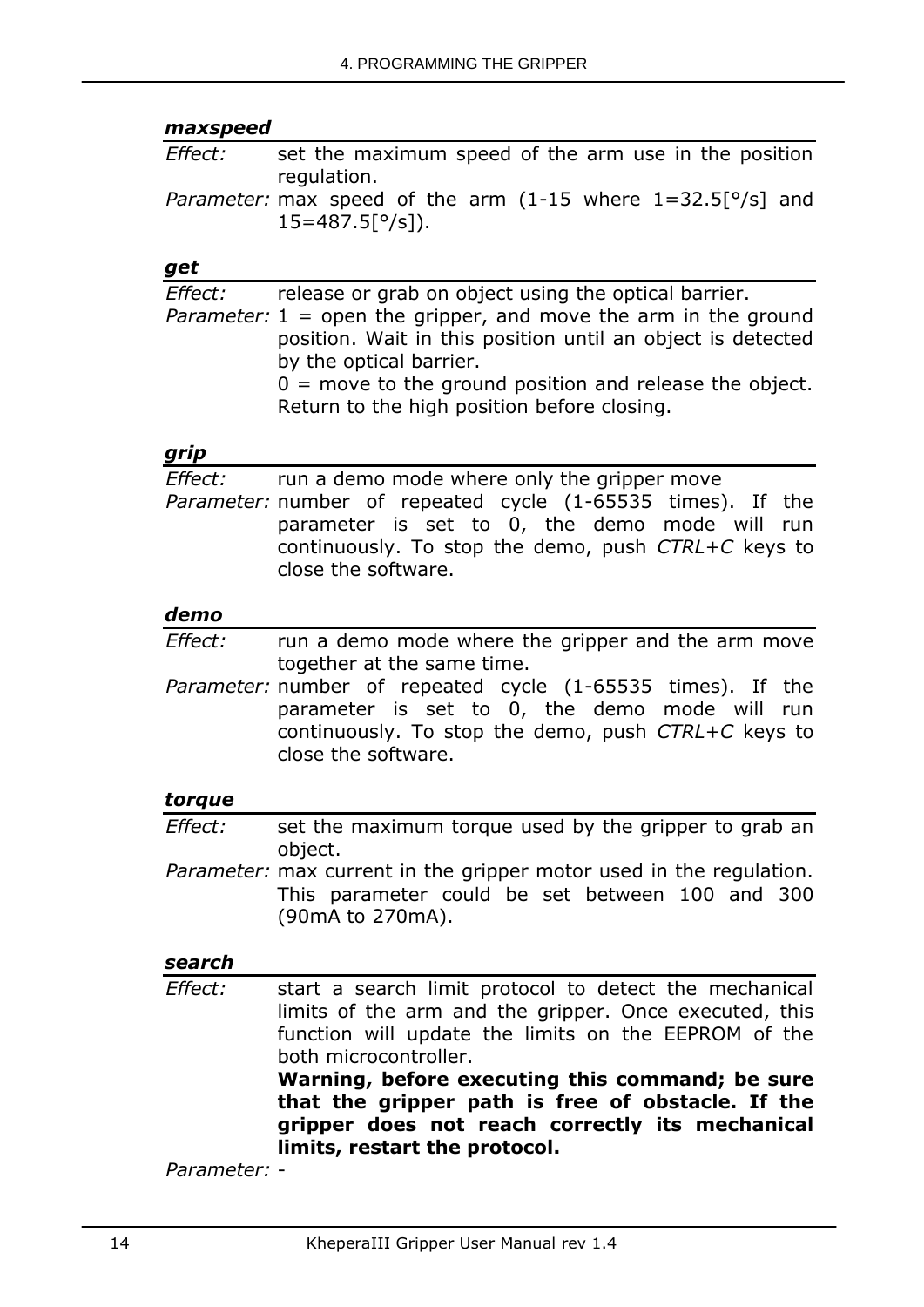## <span id="page-18-0"></span>**4.3. Compiling your own program using the libkhepera**

To make your own software to control the gripper, you need to install the development tools for the Khepera IV on your computer (with Linux OS). If it is not already done, please look at the Khepera IV user manual to know how to install it. Once done, you can start writing your program. The best solution is to copy the kgripper test.c code source and modify it. In any case, keep your program in the */src/tests/* directory, and modify the makefile to compile your new software (add your program name in line 30 of the makefile).

As for all the Khepera IV extension, you need to initialize the library and open the  $I^2C$  bus socket before using the functions described below. In every program using the gripper, you will need to include these three lines in the beginning of your program:

 *kgripper\_init(); Arm = knet\_open( "Kgripper:Arm" , KNET\_BUS\_I2C , 0 , NULL ); Gripper = knet\_open( "Kgripper:Gripper" , KNET\_BUS\_I2C , 0 , NULL );*

The libkhepera provides high-level functions which include all the available capabilities of the gripper. Look at the section 4.3.1 to view the different functions provided by the libkhepera. If you want to access directly to the  $I^2C$  register, look at the section 4.3.2.

## <span id="page-18-1"></span>**4.3.1. High-level functions of the libkhepera**

The **green** words indicate the type of the function (or parameter) and must not be included in your code.

The **blue** words are the parameters. You must declare it in your code before calling the function.

Only the *black* words can be directly added to your code.

### **unsigned int** *kgripper\_init(* **void** *)*

Initialize the library to use the different gripper functions. This function must be called at the beginning of each program using the gripper.

*Return:* 0 if success or <0 if error *Parameter:* -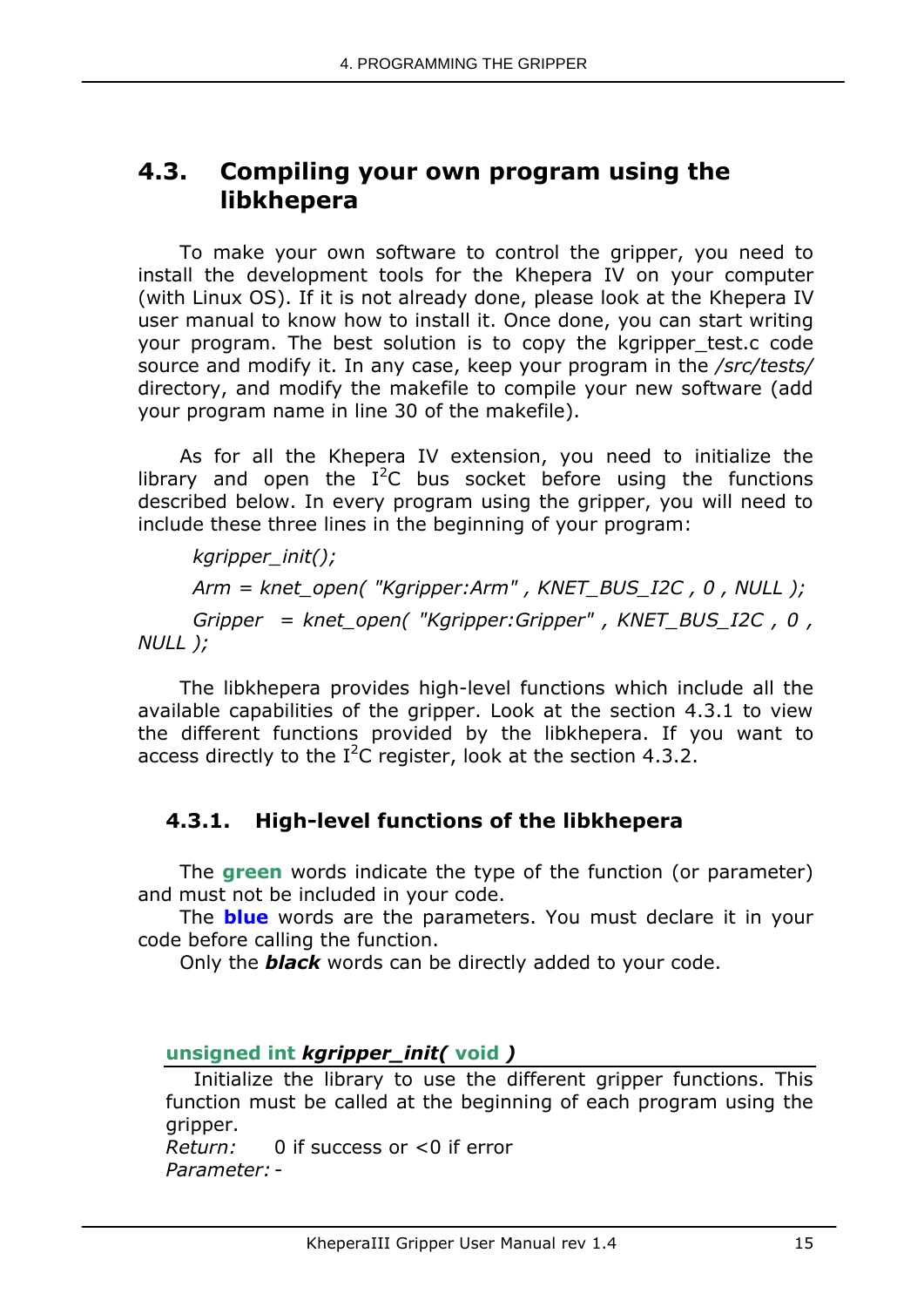### *4.3.1.1. Arm functions*

### **unsigned char** *kgripper\_Arm\_Get\_Version( Arm )*

Return the firmware version of the arm microcontroller. *Return:* firmware version (0x00-0xFF) *Parameter:* -

#### **unsigned short** *kgripper\_Arm\_Get\_Position( Arm )*

Read the actual position of the arm. *Return:* arm position (0-1023), where  $1 = 0.325[°]$ *Parameter:* -

#### **unsigned char** *kgripper\_Arm\_Get\_Speed( Arm )*

Read the actual speed of the arm. *Return:* arm speed (0-255), where  $1 = 32.5[°/s]$ . *Parameter:* -

### **unsigned short** *kgripper\_Arm\_Get\_Current( Arm )*

Read the actual current of the arm motor. *Return:* arm motor current (0-1023), where  $1 = 1.95$ [mA] *Parameter:* -

## **unsigned char** *kgripper\_Arm\_OnTarget( Arm )*

Read if the arm has reached its position order. Actually, this value will be set if the difference between the actual position and the order is less than 4  $(=1.3[^{\circ}])$ .

*Return:* 1 if the arm has reached its position order, and 0 if not. *Parameter:* -

### **unsigned short** *kgripper\_Arm\_Get\_Voltage( Arm )*

Read the actual voltage of the battery. *Return:* 0-1023 battery voltage value, where 1 = 9,77[mV] *Parameter:* -

## **unsigned char** *kgripper\_Arm\_Get\_Capacity( Arm )*

Read the battery relative remaining capacity. *Return:* 0-100[%] *Parameter:* -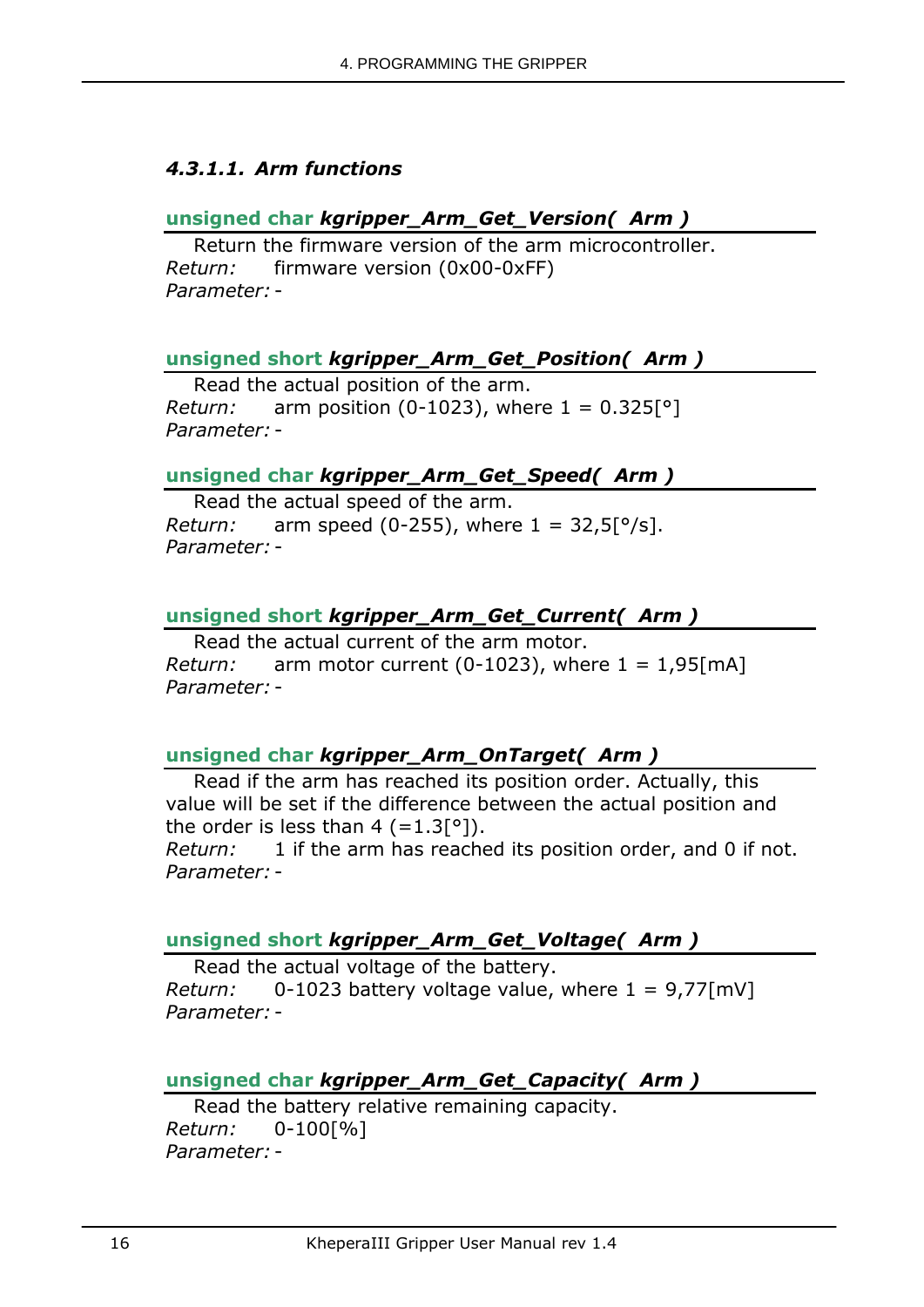#### **void** *kgripper\_Arm\_Get\_Limits( Arm,* **unsigned short** *\* Min\_Position ,* **unsigned short** *\* Max\_Position )*

Read the two mechanicals limits of the arm. This function uses two pointers to get both results in only one call. You need to pass the address of the variables to the function. *Return:* -

*Parameter:* **\****Min\_Position***:** Value of the high mechanical limit **\****Max\_Position***:** Value of the ground mechanical limit

## **unsigned short** *kgripper\_Arm\_Get\_Order( Arm )*

Read the actual position order of the arm *Return:* arm position order (0-1023), where  $1 = 0.325$ [°] *Parameter:* -

### **unsigned char** *kgripper\_Arm\_Get\_Max\_Speed( Arm )*

Read the maximum speed used by the arm regulation. *Return:* max speed value, where  $1 = 32.5$ [ $\degree$ /s] *Parameter:* -

## **unsigned char** *kgripper\_Arm\_Get\_Search\_Limit( Arm )*

Read the search limit flag. If set, the arm is currently searching the mechanical limits. If zero, the search limits protocol is finished, and the arm works as usual (waiting commands). *Return:* arm Search Limit flag (0 = done, 1 = in progress). *Parameter:* -

### **void** *kgripper\_Arm\_Set\_Order( Arm,* **unsigned short** *Order )*

Set the position order of the arm to move it. Once this function is called, the arm will move automatically to the given position using the max speed parameter. If this value is outside the mechanical limits, the microcontroller will limit it automatically. *Return:* -

*Parameter: Order:* position that the arm must reach

### **void** *kgripper\_Arm\_Set\_Max\_Speed( Arm,* **unsigned char**  *Max\_Speed )*

Set the maximum speed used by the arm regulation during a movement.

*Return:* -

*Parameter:Max\_Speed:* Maximum speed value (1 = 32,5[°/s]).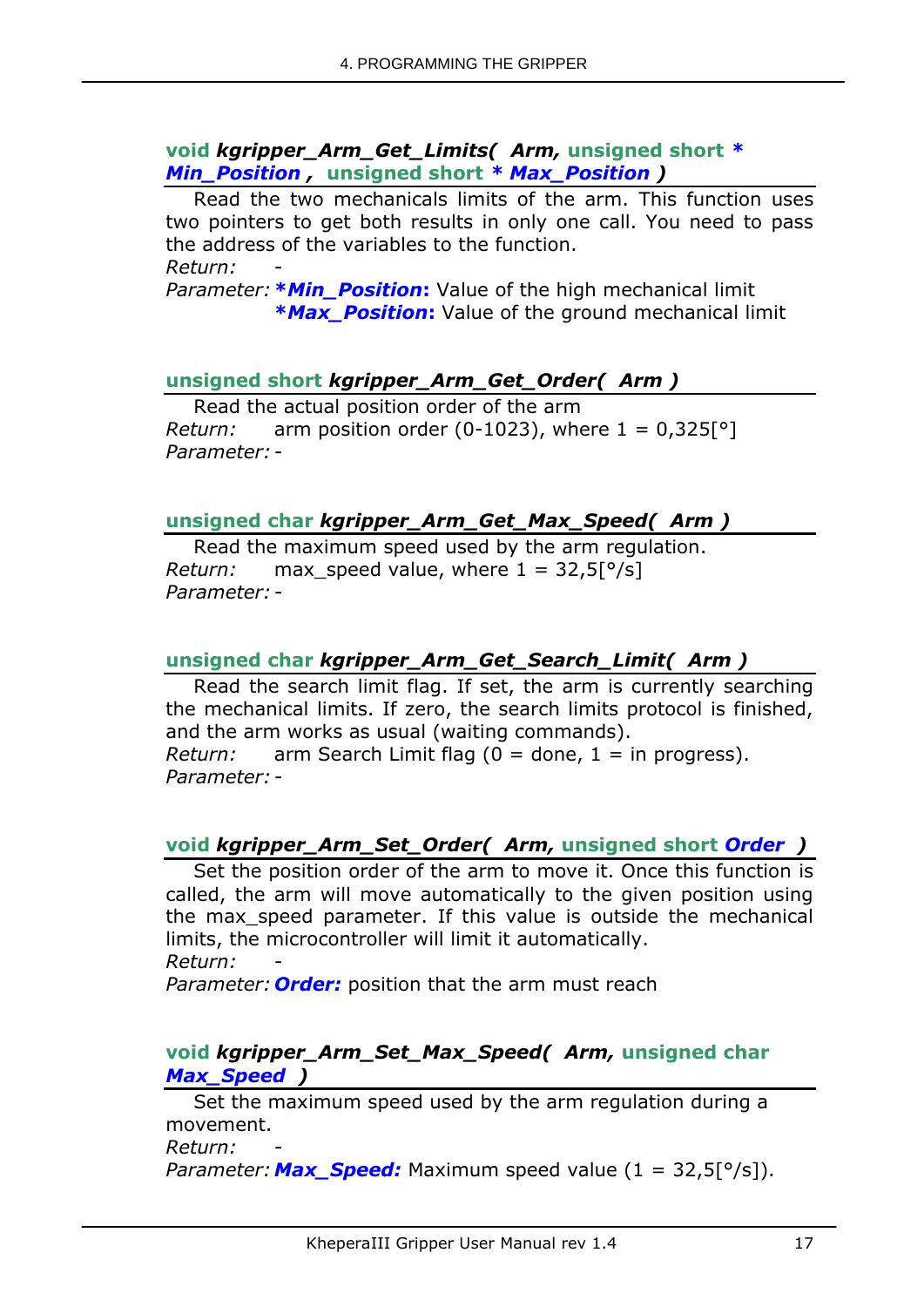### **void** *kgripper\_Arm\_Set\_Search\_Limit( Arm,* **unsigned char**  *Search\_Limit\_Flag )*

Start or stop a search of the arm mechanical limits. *Return:* -

*Parameter:* **Search\_Limit\_Flag** : 1 to start a limit search, 0 to stop it.

### *4.3.1.2. Gripper functions*

### **unsigned char** *kgripper\_Gripper\_Get\_Version( Gripper )*

Return the firmware version of the gripper microcontroller. *Return:* firmware version (0x00-0xFF) *Parameter:* -

### **unsigned char** *kgripper\_Gripper\_Get\_Position( Gripper )*

Read the actual position of the gripper. If an object is gripped, this will indicate its size. *Return:* gripper position (0-255) *Parameter:* -

### **unsigned char** *kgripper\_Gripper\_Get\_Order( Gripper )*

Read the actual position order of the gripper. *Return:* gripper position order (0-255) *Parameter:* -

#### **unsigned char** *kgripper\_Gripper\_Get\_Speed( Gripper )*

Read the actual speed of the gripper. *Return:* gripper speed (0-255) *Parameter:* -

#### **unsigned short** *kgripper\_Gripper\_Get\_Current( Gripper )*

Read the actual current of the arm motor. *Return:* actual gripper motor current (0-1023), where 1 = 0,22[mA] *Parameter:* -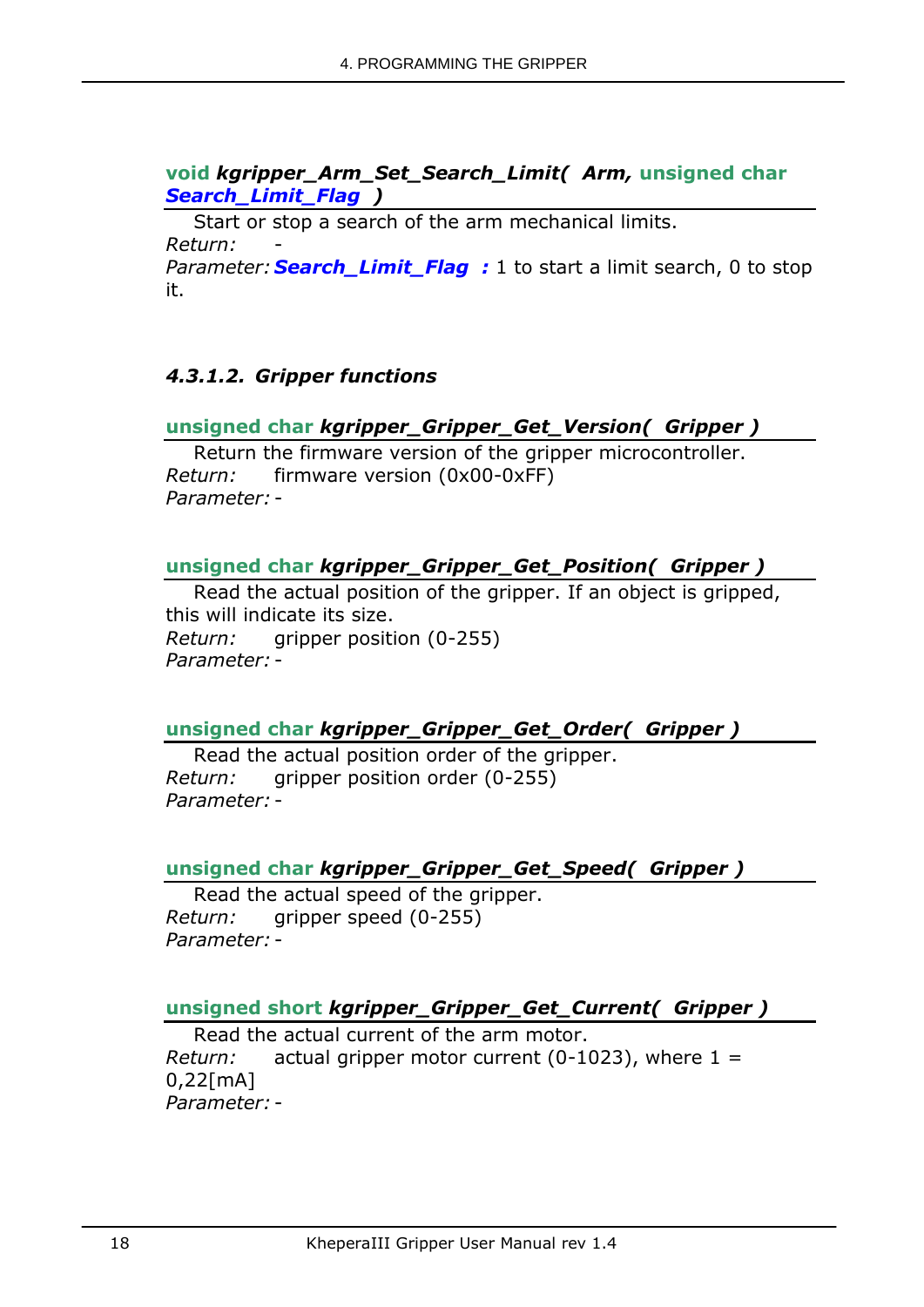### **unsigned short** *kgripper\_Gripper\_Get\_Torque( Gripper )*

Read the maximal current (~Torque) acceptable in the gripper motor. The regulator will limit the motor torque when grabbing an object using this parameter. *Return:* max gripper motor current (0-1023), where 1 = 0,22[mA]

*Parameter:* -

### **unsigned short** *kgripper\_Gripper\_Get\_Resistivity( Gripper )*

Read the value of the object resistivity (only if an object is gripped, otherwise value will be 0). *Return:* object resistivity (0-1023). *Parameter:* -

#### **unsigned char** *kgripper\_Gripper\_OnTarget( Gripper )*

Read the flag which indicates if the gripper has reached its position order. Actually, this value will be set if the difference between the actual position and the order is less than 2. *Return:* 1 if the gripper has reached its position order, and 0 if not. *Parameter:* -

### **unsigned char** *kgripper\_Gripper\_Object\_Detected( Gripper )*

Read the state of the optical barrier to know if an object is between the two fingers. *Return:* 1 if the gripper has detected an object, and 0 if not. *Parameter:* -

#### **unsigned char** *kgripper\_Gripper\_Get\_Search\_Limit( Gripper )*

Read the search limit flag. If set, the gripper is currently searching the mechanical limits. If zero, the search limits protocol is finished, and the gripper works as usual (waiting commands). *Return:* gripper Search Limit flag  $(0 =$  done,  $1 =$  in progress). *Parameter:* -

### **unsigned char** *kgripper\_Gripper\_Get\_Limits( Gripper )*

Read the open mechanical limit. The closed limit is always 0. *Return:* gripper mechanical limit (0-255). *Parameter:* -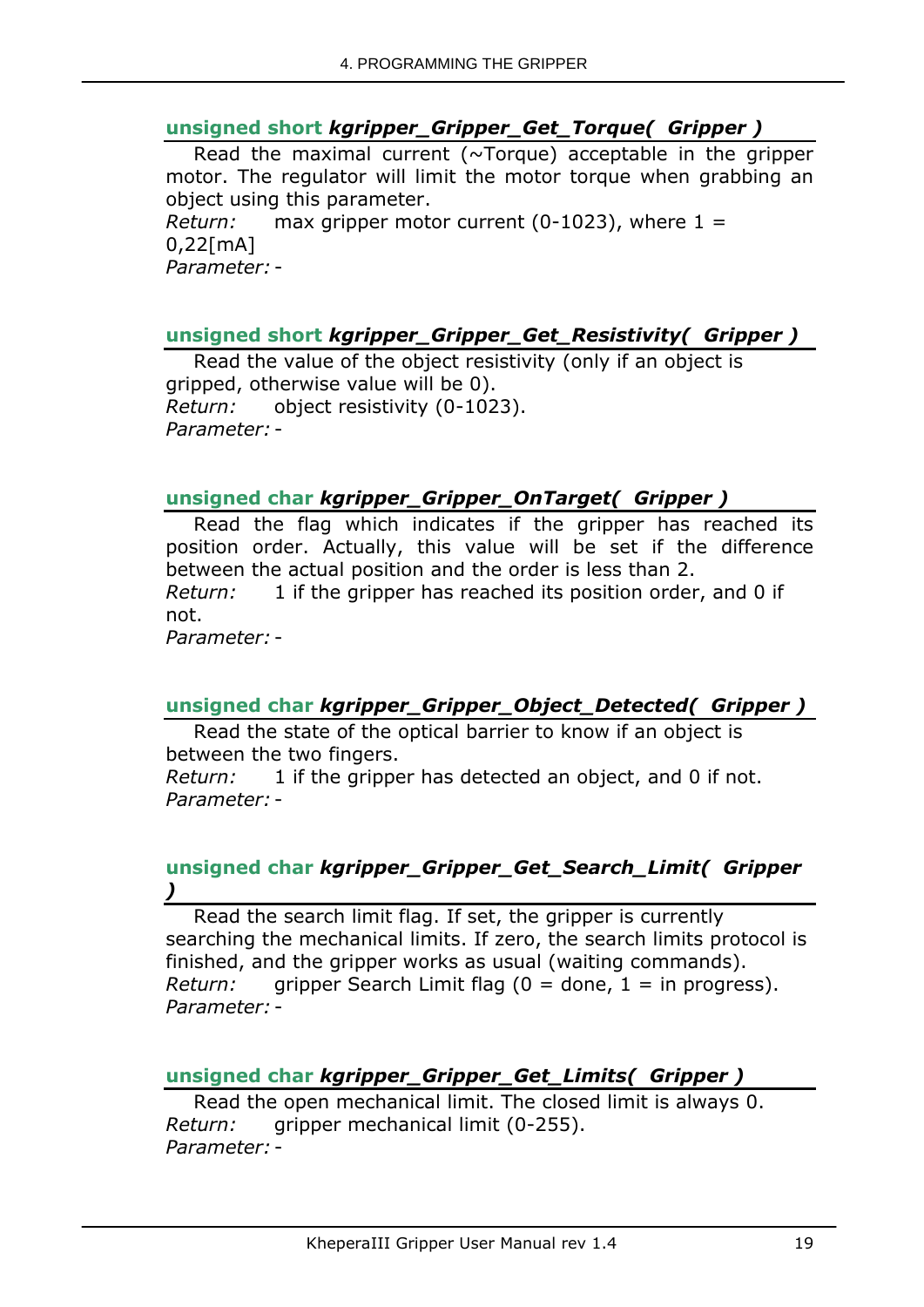#### **void** *kgripper\_Gripper\_Get\_Ambiant\_IR\_Light( Gripper,*  **unsigned short** *\* Amb\_IR\_Left ,* **unsigned short** *\* Amb\_IR\_Right )*

Read the ambient IR light measured by the two finger sensors. This function uses two pointers to get both results in only one call. You need to pass the address of the variables to the function. *Return:* -

*Parameter:* **\*** *Amb\_IR\_Left***:** ambient light measured by the left sensor

**\*** *Amb\_IR\_Right***:** ambient light measured by the right sensor

#### **void** *kgripper\_Gripper\_Get\_Distance\_Sensors( Gripper,*  **unsigned short** *\* Dist\_IR\_Left ,* **unsigned short** *\* Dist\_IR\_Right )*

Read the distance measured by each IR sensor. The value depends on the distance and the colour. If one of these two parameters are constant, you can use these values to measure the unknown parameter.

*Return:* -

*Parameter:* **\*** *Dist\_IR\_Left***:** distance measured by the left sensor **\*** *Dist\_IR\_Right***:** distance measured by the right

sensor

### **void** *kgripper\_Gripper\_Set\_Order( Gripper,* **unsigned char** *Order )*

Set the position order of the gripper to open or close it. Once this function is called, the gripper will move automatically to the given position using the Torque parameter. If this value is greater than the mechanical limit, the microcontroller will limit it automatically. You can force the gripper to use the torque control by setting the order to 0.

*Return:* -

*Parameter: Order:* position that the gripper must reach (0-255).

#### **void** *kgripper\_Gripper\_Set\_Torque( Gripper,* **unsigned short** *Torque )*

Set the maximum current in the gripper motor used by the regulator in the torque control mode. *Return:* -

*Parameter:Torque:* Maximum motor current (100-900).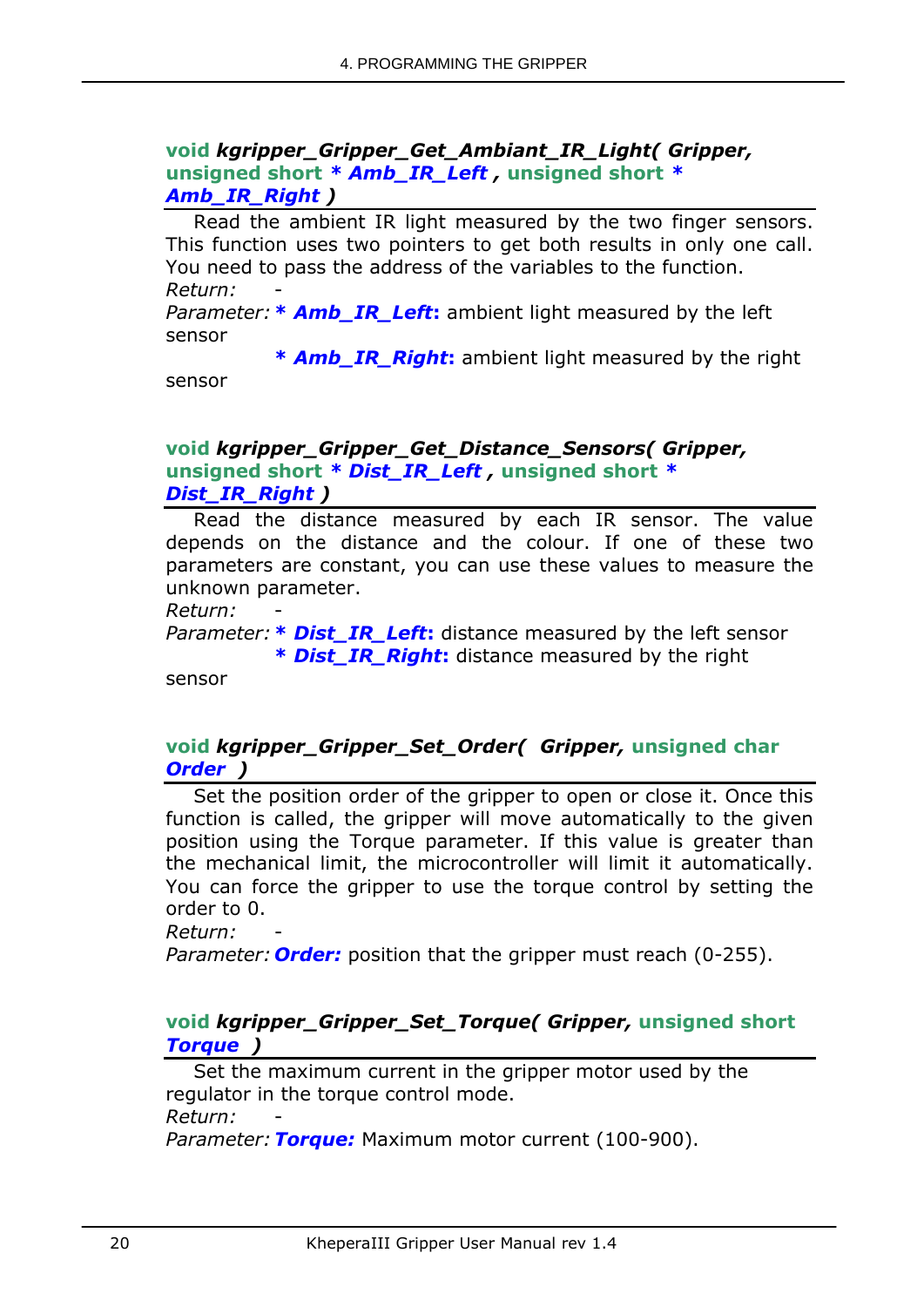**void** *kgripper\_Gripper\_Set\_Search\_Limit( Gripper,* **unsigned char** *Search\_Limit\_Flag )*

Start or stop a search of the gripper mechanical limits. *Return:* -

*Parameter: Search\_Limit\_Flag:* 1 to start a limit search, 0 to stop it.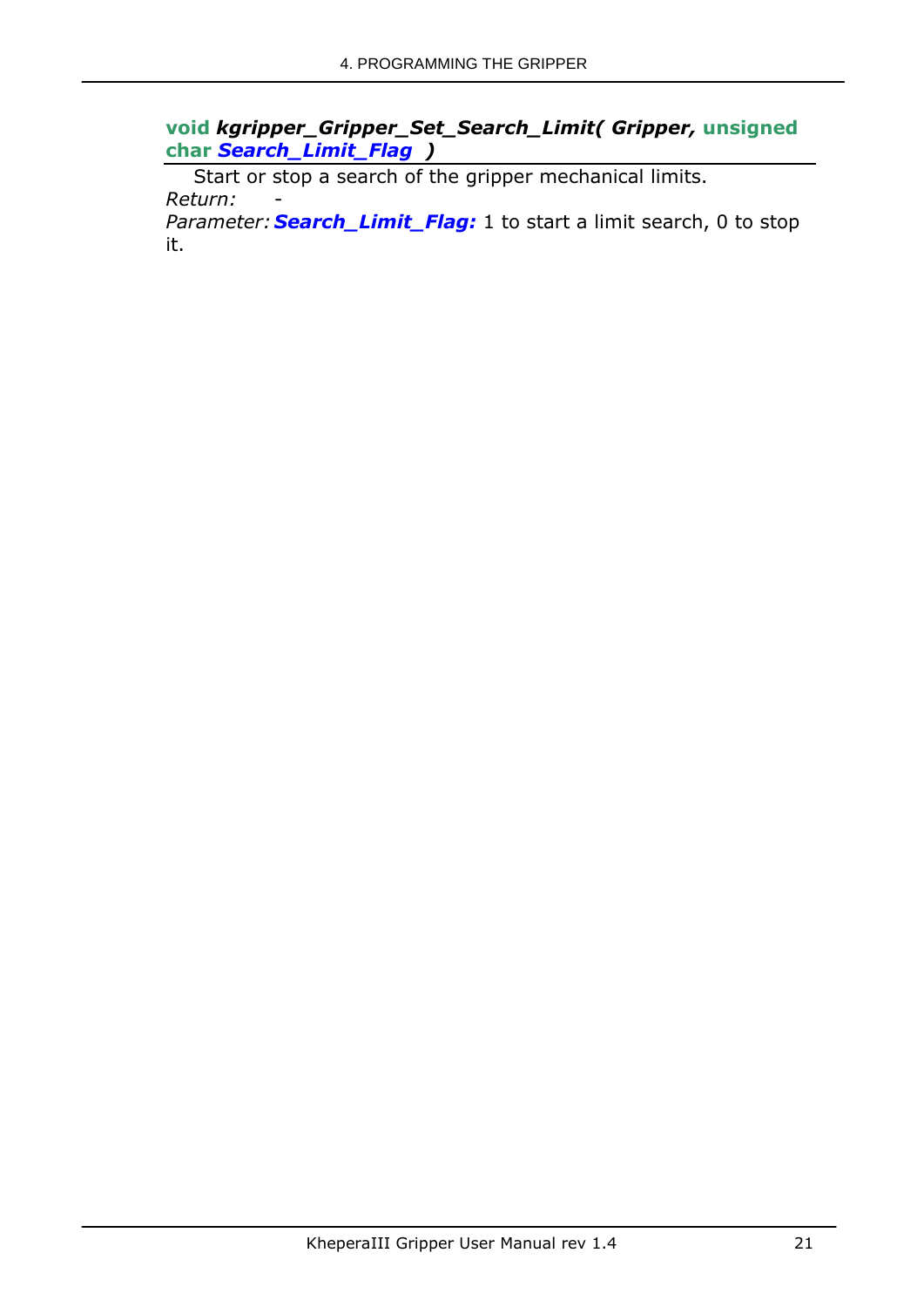## <span id="page-25-0"></span>**4.3.2. I <sup>2</sup>C Register summary**

In fact, the library accesses to the gripper functionalities with simple read and writes command to  $I^2C$  register. If you do not want to use the high-level functions you can access directly to the registers of the arm and the gripper. When a parameter size is two bytes, you must read or write the LSB first. A command such as a new order will be executed as soon as the MSB byte is updated.

| Arm                 | Device address:<br>0x14 |                                                   |  |
|---------------------|-------------------------|---------------------------------------------------|--|
| Register<br>address | Read /<br>Write         | Name                                              |  |
| 0x30                | R                       | Firmware version                                  |  |
| $0x31 - 0x32$       | R                       | Actual position of the arm                        |  |
| 0x33                | R                       | Actual speed of the arm                           |  |
| $0x34 - 0x35$       | R                       | Actual motor current                              |  |
| 0x36                | R                       | On Target flag                                    |  |
| $0x37 - 0x38$       | R                       | Battery voltage                                   |  |
| 0x39                | R                       | Remaining capacity of the battery                 |  |
| $0x3A - 0x3B$       | R                       | Mechanical limit of the arm (Ground<br>position)  |  |
| $0x3C - 0x3D$       | R.                      | Mechanical limit of the arm (high<br>position)    |  |
| $0x3E - 0x3F$       | R/W                     | Position order.                                   |  |
| 0x40                | R/W                     | Maximum speed of the arm                          |  |
| 0x41                | R/W                     | Search Limit flag. Set it to start a<br>research. |  |

*Table 1: Register summary of the Arm microcontroller*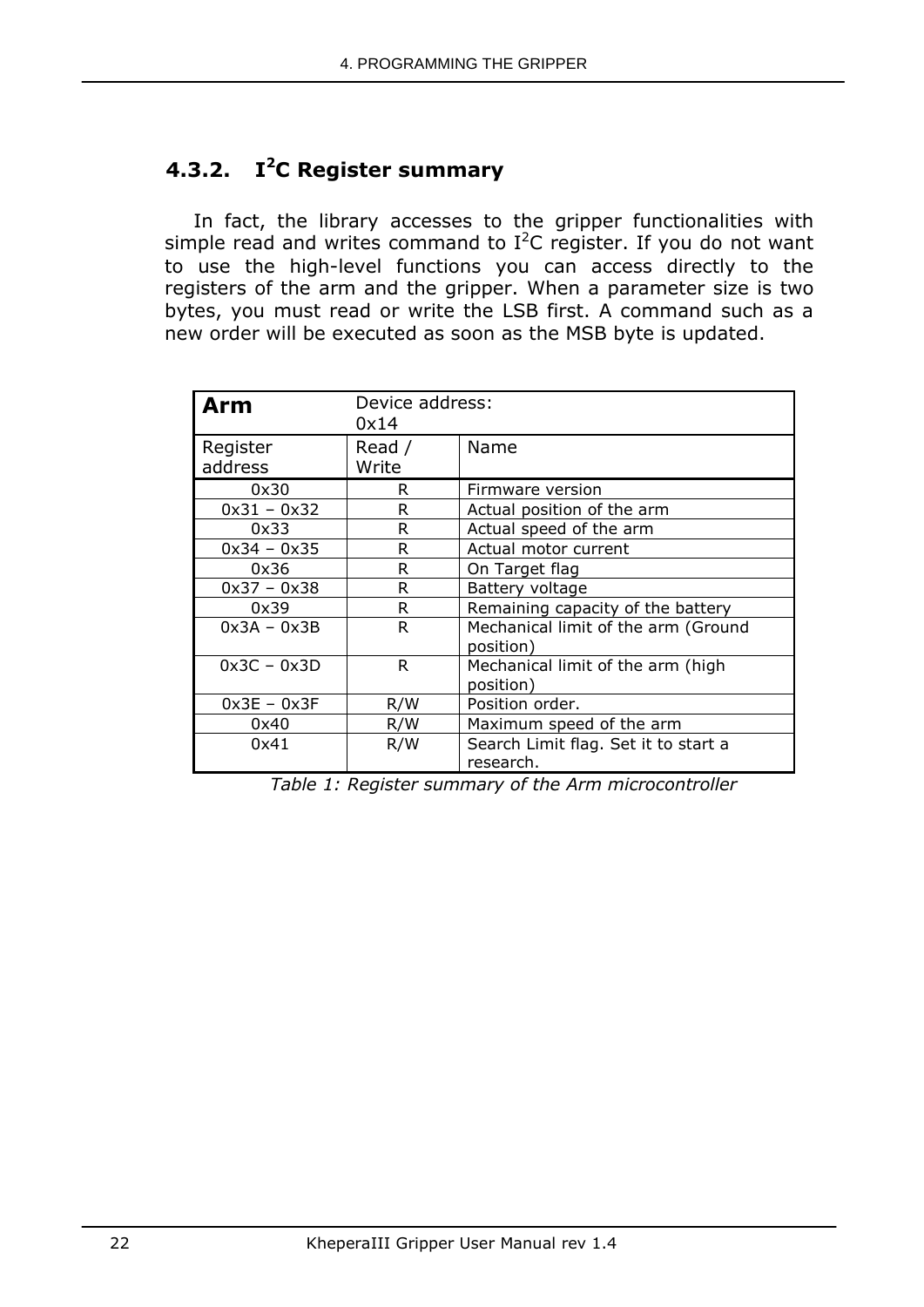| <b>Gripper</b>      | Device address:<br>0x15 |                                                   |  |
|---------------------|-------------------------|---------------------------------------------------|--|
| Register<br>address | Read /<br>Write         | Name                                              |  |
| 0x30                | R                       | Firmware version                                  |  |
| 0x31                | R.                      | Actual position of the gripper                    |  |
| 0x32                | R/W                     | Position order. Set to 0 to close the<br>gripper. |  |
| 0x33                | R                       | Actual speed of the gripper.                      |  |
| $0x34 - 0x35$       | R.                      | Actual motor current                              |  |
| $0x36 - 0x37$       | R/W                     | Maximum current allowed in the motor              |  |
| $0x38 - 0x39$       | R.                      | Object resistivity                                |  |
| $0x3A - 0x3B$       | R.                      | Ambient light measured by the left<br>sensor      |  |
| $0x3C - 0x3D$       | R.                      | Ambient light measured by the right<br>sensor     |  |
| $0x3E - 0x3F$       | R                       | Distance measured by the left sensor              |  |
| $0x40 - 041$        | R                       | Distance measured by the right sensor             |  |
| 0x42                | R                       | Object detection $(0 = no$ object)                |  |
| 0x43                | R                       | On Target flag                                    |  |
| 0x44                | R/W                     | Search Limit flag. Set it to start a<br>research. |  |
| 0x45                | R.                      | Mechanical limit of the gripper (max<br>opening)  |  |

*Table 2: Register summary of the Gripper microcontroller*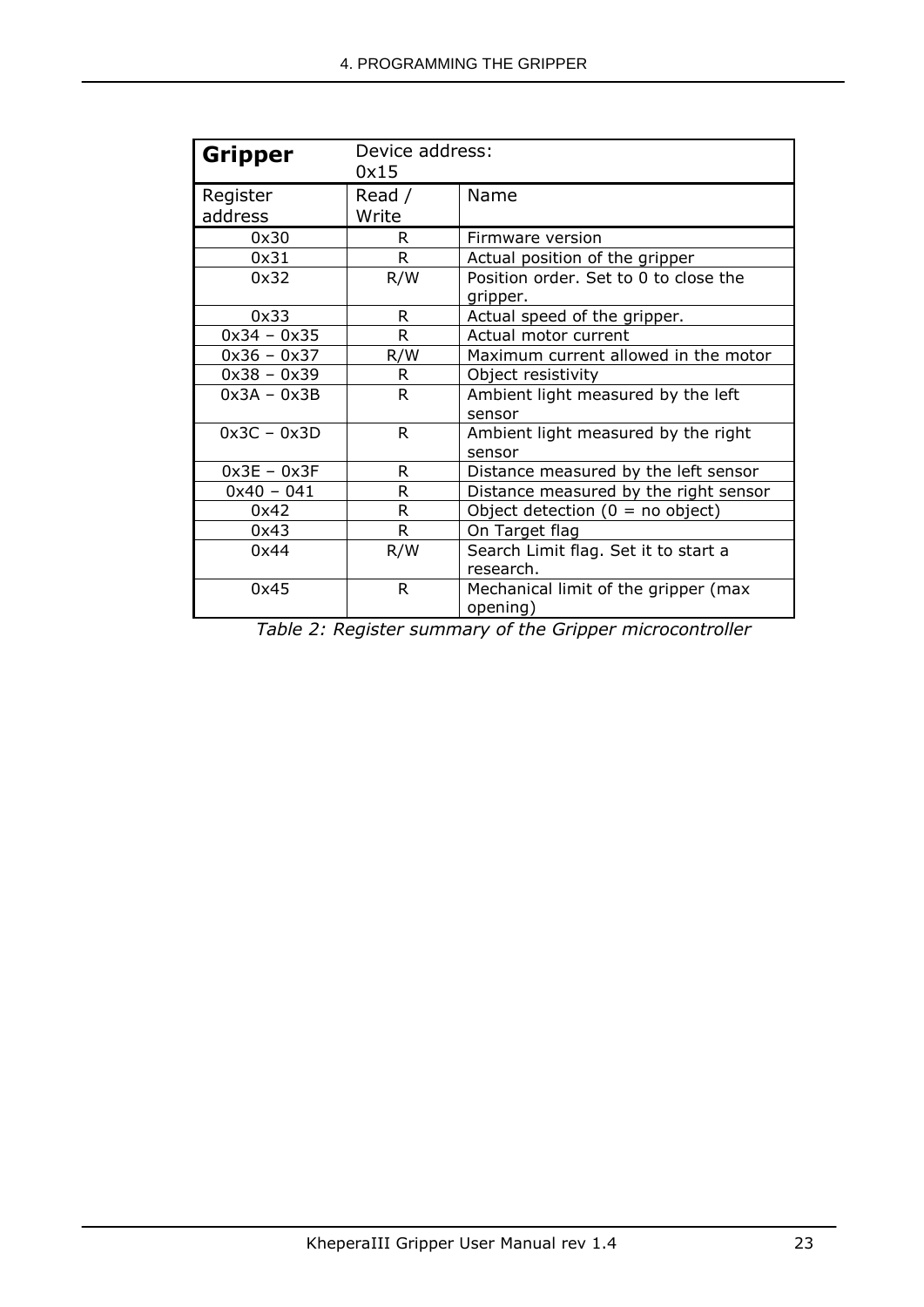## <span id="page-27-0"></span>**4.4. Software example**

Here's a small example of software controlling the Gripper. Once this example is compiled and executed on your Khepera IV, the gripper will open its fingers, move to the ground position, and wait that an object is detected by the optical barrier. As soon as the object is between the two fingers, the gripper will grab it, move to the high position and print the resistivity value of the object.

```
/*! 
 * \file kgripper_small_ex.c Khepera4 Gripper small example software 
 *
* \brief
       This is an small application which control the gripper to grip an object
 * 
 * 
* \author Frederic Lambercy (K-Team SA) 
 *
* \note Copyright (C) 2010 K-TEAM SA
* \bug none discovered.<br>* \todo nothing.
          nothing.
*/
#include <khepera/khepera.h>
/*! handle to the various Gripper devices (knet socket, i2c mode)
*/
static knet_dev_t * Arm;
static knet_dev_t * Gripper;
int main( int arc, char *argv[])
{
  unsigned short Min_Position, Max_Position, Data16;
  /* Init the Gripper library */
  kgripper_init();
  /* open the both gripper and arm sockets and store the handle in their respective pointers */
Arm = knet_open( "Kgripper:Arm", KNET_BUS_I2C, 0, NULL);
Gripper = knet_open( "Kgripper:Gripper", KNET_BUS_I2C, 0, NULL);
 printf("Khepera4 Gripper example (C) K-Team S.A\r\n");
 printf("Get an object\n");
  kgripper_Gripper_Set_Order( Gripper, kgripper_Gripper_Get_Limits(Gripper)); // Open the gripper to its maximal 
limit<br>usleep(10000);
                                                                               // Wait at least that a control loop is
made
 while(kgripper_Gripper_OnTarget(Gripper) == 0); // Wait that the gripper is on position
  kgripper_Arm_Get_Limits(Arm, &Min_Position , &Max_Position );
 kgripper_Arm_Set_Order( Arm, Max_Position); \frac{1}{2} // Move the arm to the ground<br>usleep(10000); // Wait at least that a control li
                                                                               \frac{1}{2} Wait at least that a control loop is
made
 while(kgripper_Arm_OnTarget(Arm) == 0); \frac{1}{2} // Wait that the arm is on
position
 while(kgripper_Gripper_Object_Detected(Gripper) == 0); \frac{1}{2} // Wait an object kgripper Gripper Set Torque(Gripper, 300); \frac{1}{2} Set the maximal torque
 kgripper_Gripper_Set_Torque( Gripper, 300);<br>
kgripper_Gripper_Set_Torque( Gripper, 300);<br>
kgripper_Gripper_Gripper_Set_Order( Gripper, 0);<br>
// Close the gripper
 kgripper_Gripper_Set_Order( Gripper, 0);<br>
while(kgripper_Gripper_Get_Current( Gripper) < 300);<br>
// Wait that the object is
 while(kgripper_Gripper_Get_Current( Gripper) < 300);
grip
  kgripper_Arm_Set_Order( Arm, Min_Position); // Move the arm up the Robot 
 u\text{sleep}(10000);
made
 while(kgripper_Arm_OnTarget(Arm) == 0); \qquad // Wait that the arm is on
target
  Data16 = kgripper_Gripper_Get_Resistivity( Gripper);
 printf(" Object resistivity %u\n", Data16);
}
```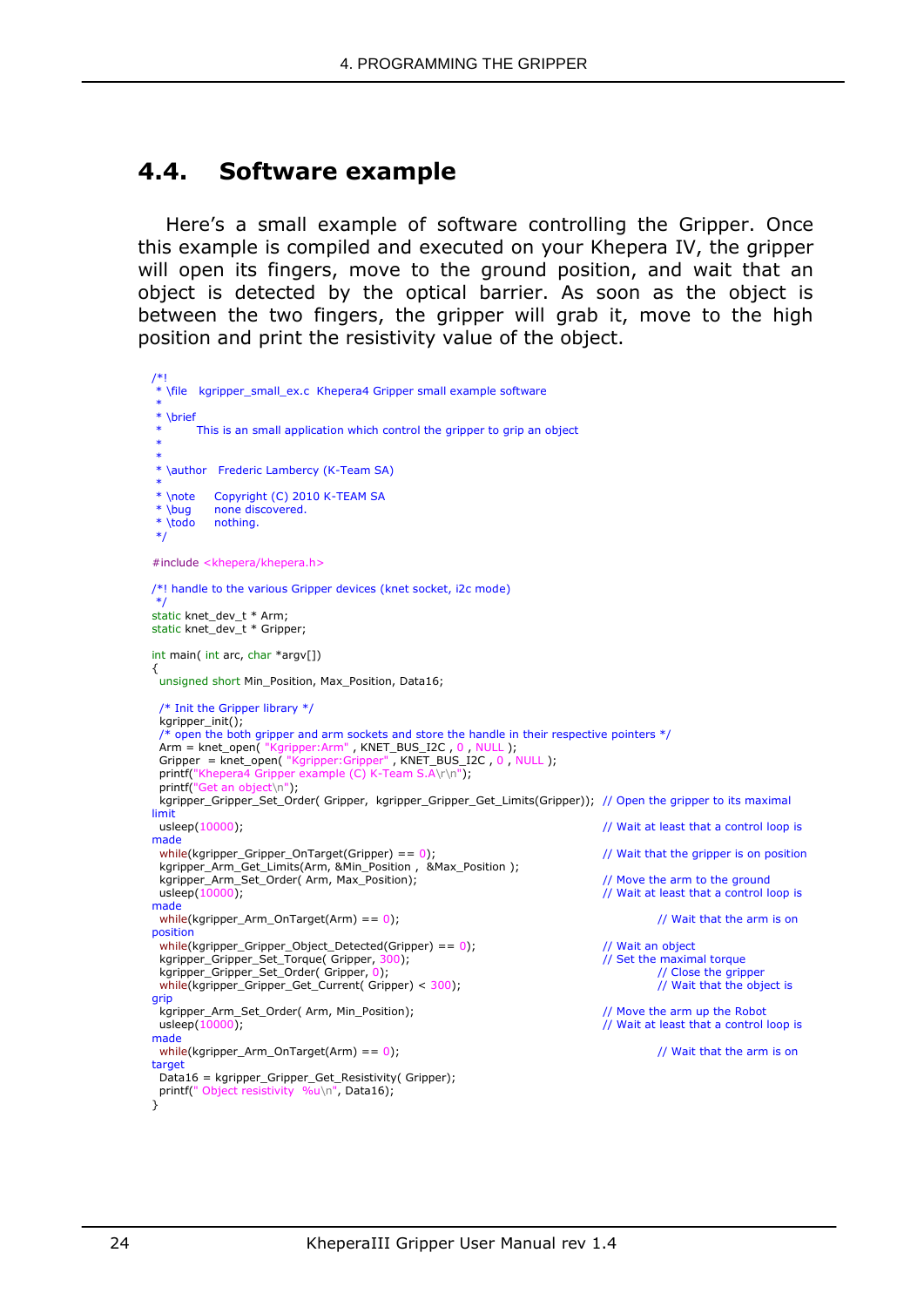## <span id="page-28-0"></span>**5. WARRANTY**

K-TEAM warrants that this product is free from defects in materials and workmanship and in conformity with the respective specifications of the product for the minimal legal duration, respectively one year from the date of delivery, under normal use conditions.

Upon discovery of a defect in materials, workmanship or failure to meet the specifications in the Product during the aforementioned period, Customer must request help on K-Team Internet forum on [http://www.k](http://www.k-team.com/forum/)[team.com/forum/](http://www.k-team.com/forum/) by detailing:

- The type of the product used (package, version, & serial number).
- The extension modules.
- The programming environment of the robot (standard, version, OS).
- The standard use of Product before the appearance of the problem.
- The description of the problem.

If no answer is received within two working days, Customer can contact K-TEAM support by phone or by electronic mail with the full reference as stated below

If the defect is identified as a "warranty" related problem, K-TEAM shall then, at K-TEAM's sole discretion, either repair such Product or replace it with the equivalent product without charging any technical labour fee and repair parts cost to Customer, under the condition that Customer brings such Product to K-TEAM within the period mentioned before. Repair or replacement under warranty does not entitle to original warranty team extension.

This limited warranty is invalid if the factory-applied serial number has been altered or removed from the Product.

This limited warranty covers only the hardware and software components contained in the Product. It does not cover technical assistance for hardware or software usage and it does not cover any software products contained in the Product.

This limited warranty is non-transferable.

It is likely that the contents of Customer's flash memory will be lost or reformatted in the course of the service and K-TEAM will not be responsible for any damage to or loss of any programs, data or other information stored on any media or any part of the Product serviced hereunder or damage or loss arising from the Product not being available for use before, during or after the period of service provided or any indirect or consequential damages resulting therefore.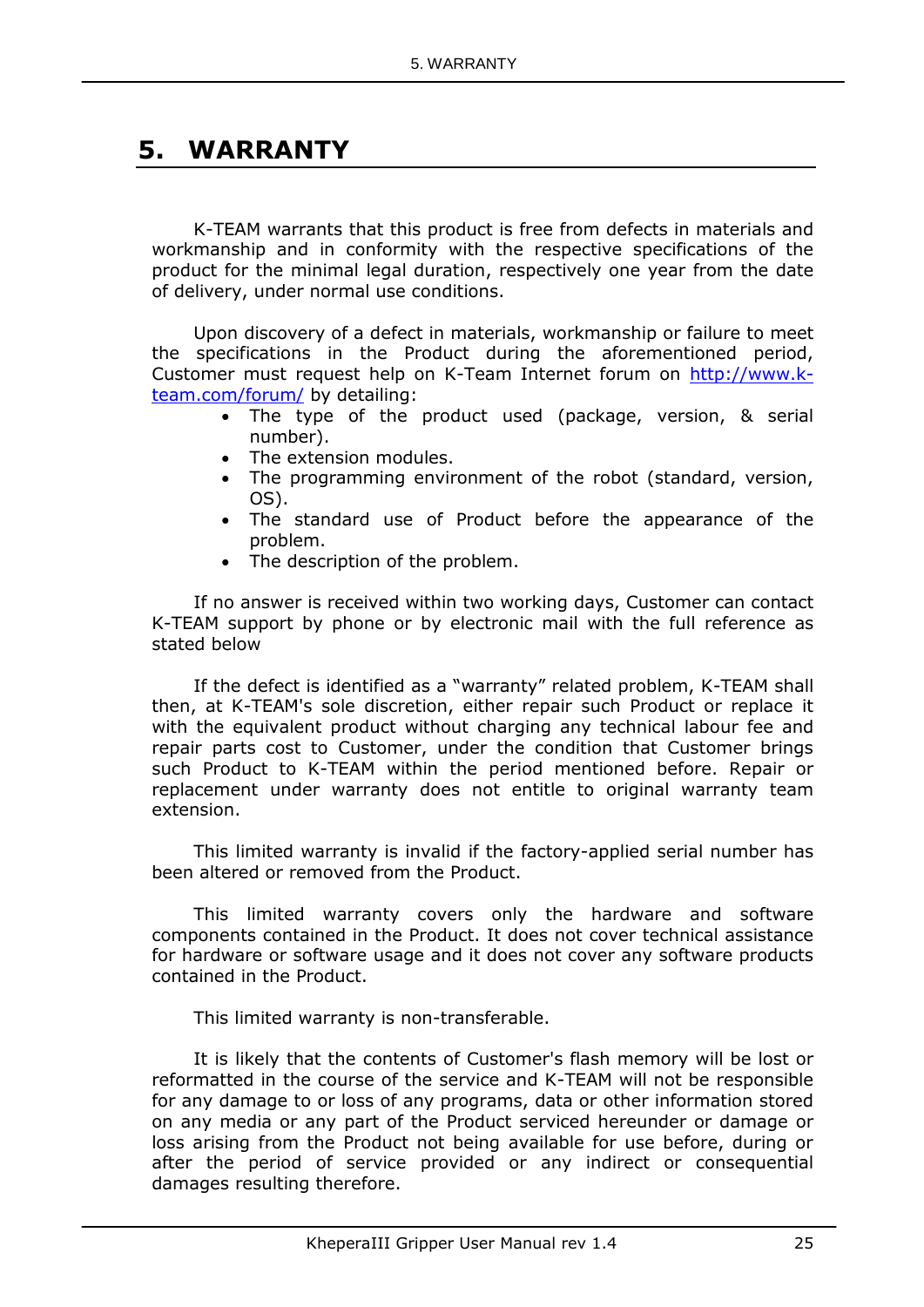*If during the repair of the product the contents of the flash memory are altered, deleted or in any way modified, K-Team is not responsible whatever. Customer's product will be returned to customer configured as originally purchased (subject to availability of software).*

Be sure to remove all third parties' hardware, software, features, parts, options, alterations, and attachments not warranted by K-TEAM prior to Product service. K-TEAM is not responsible for any loss or damage to these items.

This warranty is limited as set out herein and does not cover, any consumable items (such as batteries) supplied with the Product; any accessory products which is not contained in the Product; cosmetic damages; damage or loss to any software programs, data, or removable storage media; or damage due to (1) acts of God, accident, misuse, abuse, negligence, commercial use or modifications of the Product; (2) improper operation or maintenance of the Product; (3) connection to improper voltage supply; or (4) attempted repair by any party other than a K-TEAM authorized robot service facility.

This limited warranty does not apply when the malfunction results from the use of the Product in conjunction with any accessories, products or ancillary or peripheral equipment, or where it is determined by K-Team that there is no fault with the Product itself.

*K-Team expressly disclaims all other warranties than stated hereinbefore, expressed or implied, including without limitation implied warranties of merchantability and fitness for a particular purpose to the fullest extent permitted by law.*

Limitation of Liability: *In not event shall either party be liable to the other for any indirect, special, incidental or consequential damages resulting from performance or failure to perform under the contract, or from the furnishing, performance or use of any goods or service sold or provided pursuant hereto, whether due to a breach of contract, breach of warranty, negligence, or otherwise. Save that nothing herein shall limit either party's liability for death or personal injury arising from its negligence, neither party shall have any liability to the other for indirect or punitive damages or for any claim by any third party except as expressly provided herein.*